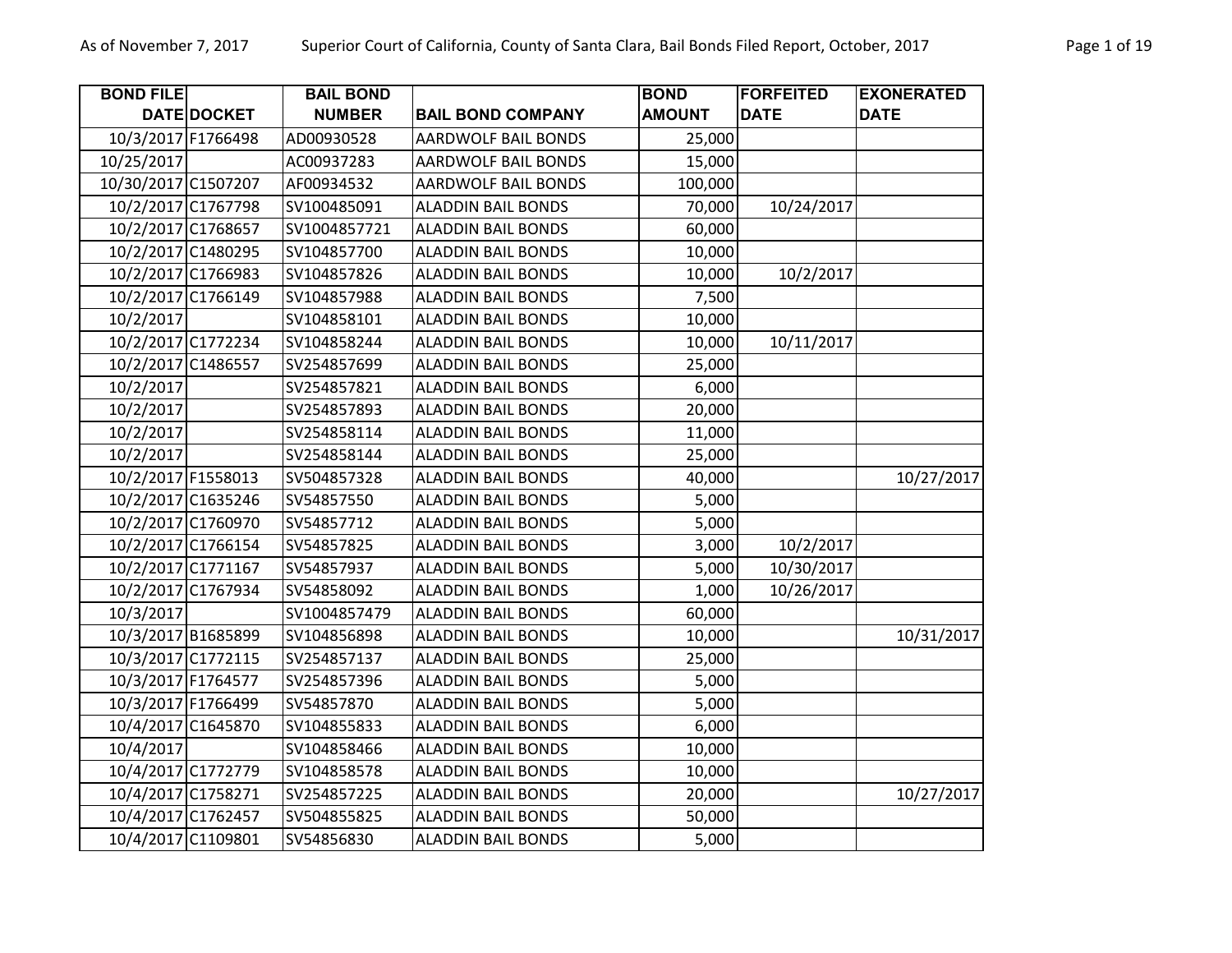| Page 2 of 19 |  |  |
|--------------|--|--|
|              |  |  |

| <b>BOND FILE</b>    |             | <b>BAIL BOND</b> |                           | <b>BOND</b>   | <b>FORFEITED</b> | <b>EXONERATED</b> |
|---------------------|-------------|------------------|---------------------------|---------------|------------------|-------------------|
|                     | DATE DOCKET | <b>NUMBER</b>    | <b>BAIL BOND COMPANY</b>  | <b>AMOUNT</b> | <b>DATE</b>      | <b>DATE</b>       |
| 10/4/2017 C1772810  |             | SV54858145       | <b>ALADDIN BAIL BONDS</b> | 5,000         | 11/2/2017        |                   |
| 10/6/2017 C1773062  |             | SV104857729      | <b>ALADDIN BAIL BONDS</b> | 10,000        |                  |                   |
| 10/6/2017 C1773744  |             | SV104858981      | <b>ALADDIN BAIL BONDS</b> | 10,000        |                  |                   |
| 10/6/2017 B1793539  |             | SV254858660      | <b>ALADDIN BAIL BONDS</b> | 20,000        |                  | 10/11/2017        |
| 10/6/2017 B1790838  |             | SV254858661      | <b>ALADDIN BAIL BONDS</b> | 25,000        |                  |                   |
| 10/6/2017           |             | SV254858804      | <b>ALADDIN BAIL BONDS</b> | 25,000        |                  |                   |
| 10/6/2017           |             | SV254858944      | <b>ALADDIN BAIL BONDS</b> | 20,000        |                  |                   |
| 10/10/2017          |             | SV1004859838     | <b>ALADDIN BAIL BONDS</b> | 78,000        |                  |                   |
| 10/10/2017 C1767672 |             | SV104859308      | <b>ALADDIN BAIL BONDS</b> | 10,000        |                  |                   |
| 10/10/2017          |             | SV104859324      | <b>ALADDIN BAIL BONDS</b> | 10,000        |                  |                   |
| 10/10/2017          |             | SV104859927      | <b>ALADDIN BAIL BONDS</b> | 10,000        |                  |                   |
| 10/10/2017 C1771896 |             | SV1504859167     | <b>ALADDIN BAIL BONDS</b> | 125,000       |                  |                   |
| 10/10/2017 C1767750 |             | SV254859176      | <b>ALADDIN BAIL BONDS</b> | 25,000        |                  |                   |
| 10/10/2017          |             | SV254859826      | <b>ALADDIN BAIL BONDS</b> | 25,000        |                  |                   |
| 10/10/2017          |             | SV504859556      | <b>ALADDIN BAIL BONDS</b> | 26,000        |                  |                   |
| 10/10/2017          |             | SV504859883      | <b>ALADDIN BAIL BONDS</b> | 25,000        |                  |                   |
| 10/10/2017          |             | SV504859888      | <b>ALADDIN BAIL BONDS</b> | 35,000        |                  |                   |
| 10/11/2017 C1495516 |             | SV104857459      | <b>ALADDIN BAIL BONDS</b> | 10,000        |                  |                   |
| 10/11/2017 C1634070 |             | SV104858431      | <b>ALADDIN BAIL BONDS</b> | 10,000        |                  |                   |
| 10/11/2017 C1766131 |             | SV254857610      | <b>ALADDIN BAIL BONDS</b> | 20,000        | 10/30/2017       |                   |
| 10/11/2017 C1650289 |             | SV254860120      | <b>ALADDIN BAIL BONDS</b> | 25,000        | 10/11/2017       |                   |
| 10/11/2017 C1486704 |             | SV54858750       | <b>ALADDIN BAIL BONDS</b> | 5,000         |                  |                   |
| 10/12/2017 B1792904 |             | SV104858346      | <b>ALADDIN BAIL BONDS</b> | 8,000         |                  |                   |
| 10/12/2017          |             | SV104860334      | <b>ALADDIN BAIL BONDS</b> | 10,000        |                  |                   |
| 10/12/2017 B1579106 |             | SV254859609      | <b>ALADDIN BAIL BONDS</b> | 20,000        |                  |                   |
| 10/12/2017 B1686983 |             | SV254859956      | <b>ALADDIN BAIL BONDS</b> | 20,000        |                  |                   |
| 10/12/2017 F1765959 |             | SV254860089      | <b>ALADDIN BAIL BONDS</b> | 20,000        |                  |                   |
| 10/12/2017          |             | SV254860141      | <b>ALADDIN BAIL BONDS</b> | 25,000        |                  |                   |
| 10/12/2017          |             | SV504859714      | <b>ALADDIN BAIL BONDS</b> | 25,000        |                  |                   |
| 10/12/2017          |             | SV504859905      | <b>ALADDIN BAIL BONDS</b> | 35,000        |                  |                   |
| 10/12/2017          |             | SV504860118      | <b>ALADDIN BAIL BONDS</b> | 35,000        |                  |                   |
| 10/12/2017          |             | SV504860192      | <b>ALADDIN BAIL BONDS</b> | 35,000        |                  |                   |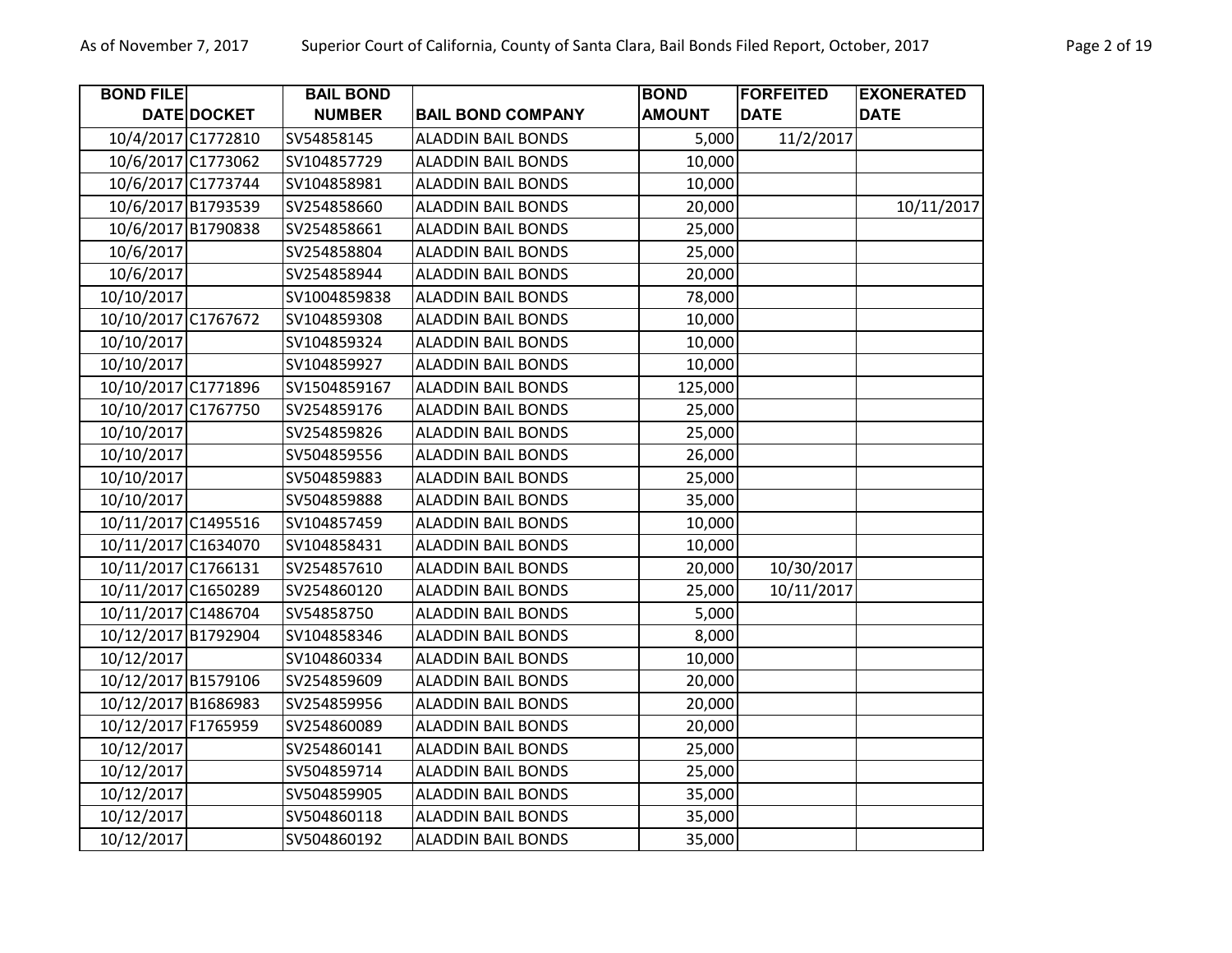| <b>BOND FILE</b>    |             | <b>BAIL BOND</b> |                           | <b>BOND</b>   | <b>FORFEITED</b> | <b>EXONERATED</b> |
|---------------------|-------------|------------------|---------------------------|---------------|------------------|-------------------|
|                     | DATE DOCKET | <b>NUMBER</b>    | <b>BAIL BOND COMPANY</b>  | <b>AMOUNT</b> | <b>DATE</b>      | <b>DATE</b>       |
| 10/13/2017 B1793927 |             | SV254859437      | <b>ALADDIN BAIL BONDS</b> | 20,000        |                  |                   |
| 10/16/2017          |             | SV1004860660     | <b>ALADDIN BAIL BONDS</b> | 75,000        |                  |                   |
| 10/16/2017          |             | SV104860601      | <b>ALADDIN BAIL BONDS</b> | 6,000         |                  |                   |
| 10/16/2017          |             | SV2504860848     | <b>ALADDIN BAIL BONDS</b> | 200,000       |                  |                   |
| 10/16/2017          |             | SV254860590      | <b>ALADDIN BAIL BONDS</b> | 21,000        |                  |                   |
| 10/16/2017          |             | SV254860791      | <b>ALADDIN BAIL BONDS</b> | 25,000        |                  |                   |
| 10/16/2017          |             | SV254860932      | <b>ALADDIN BAIL BONDS</b> | 25,000        |                  |                   |
| 10/16/2017          |             | SV254860942      | <b>ALADDIN BAIL BONDS</b> | 20,000        |                  |                   |
| 10/16/2017 C1774437 |             | SV504860709      | <b>ALADDIN BAIL BONDS</b> | 250,000       |                  |                   |
| 10/16/2017          |             | SV504861074      | <b>ALADDIN BAIL BONDS</b> | 25,000        |                  |                   |
| 10/16/2017 C1762321 |             | SV54858151       | <b>ALADDIN BAIL BONDS</b> | 5,000         |                  |                   |
| 10/16/2017 C1770733 |             | SV54859622       | <b>ALADDIN BAIL BONDS</b> | 2,000         |                  |                   |
| 10/17/2017 C1770538 |             | SV104857285      | <b>ALADDIN BAIL BONDS</b> | 10,000        |                  |                   |
| 10/17/2017 C1772491 |             | SV254857273      | <b>ALADDIN BAIL BONDS</b> | 12,000        |                  |                   |
| 10/17/2017          |             | SV254861061      | <b>ALADDIN BAIL BONDS</b> | 20,000        |                  |                   |
| 10/17/2017          |             | SV504861175      | <b>ALADDIN BAIL BONDS</b> | 50,000        |                  |                   |
| 10/18/2017          |             | SV1004861346     | <b>ALADDIN BAIL BONDS</b> | 51,000        |                  |                   |
| 10/18/2017          |             | SV101861342      | <b>ALADDIN BAIL BONDS</b> | 10,000        |                  |                   |
| 10/18/2017 C1488867 |             | SV104856887      | <b>ALADDIN BAIL BONDS</b> | 7,500         |                  |                   |
| 10/18/2017          |             | SV104861300      | <b>ALADDIN BAIL BONDS</b> | 10,000        |                  |                   |
| 10/18/2017          |             | SV104861306      | <b>ALADDIN BAIL BONDS</b> | 10,000        |                  |                   |
| 10/18/2017          |             | SV104861390      | <b>ALADDIN BAIL BONDS</b> | 10,000        |                  |                   |
| 10/18/2017 C1650825 |             | SV254856845      | <b>ALADDIN BAIL BONDS</b> | 25,000        |                  |                   |
| 10/18/2017          |             | SV254861398      | <b>ALADDIN BAIL BONDS</b> | 25,000        |                  |                   |
| 10/18/2017 C1775376 |             | SV254861466      | <b>ALADDIN BAIL BONDS</b> | 15,000        |                  |                   |
| 10/19/2017          |             | SV254861400      | <b>ALADDIN BAIL BONDS</b> | 25,000        |                  |                   |
| 10/20/2017 C1773719 |             | SV254861426      | <b>ALADDIN BAIL BONDS</b> | 21,000        |                  |                   |
| 10/20/2017          |             | SV254861885      | <b>ALADDIN BAIL BONDS</b> | 16,000        |                  |                   |
| 10/20/2017 C1650289 |             | SV504861883      | <b>ALADDIN BAIL BONDS</b> | 40,000        |                  |                   |
| 10/23/2017          |             | SV1004862023     | <b>ALADDIN BAIL BONDS</b> | 100,000       |                  |                   |
| 10/23/2017          |             | SV104862276      | <b>ALADDIN BAIL BONDS</b> | 5,000         |                  |                   |
| 10/23/2017 C1775661 |             | SV104862286      | <b>ALADDIN BAIL BONDS</b> | 8,000         | 10/23/2017       |                   |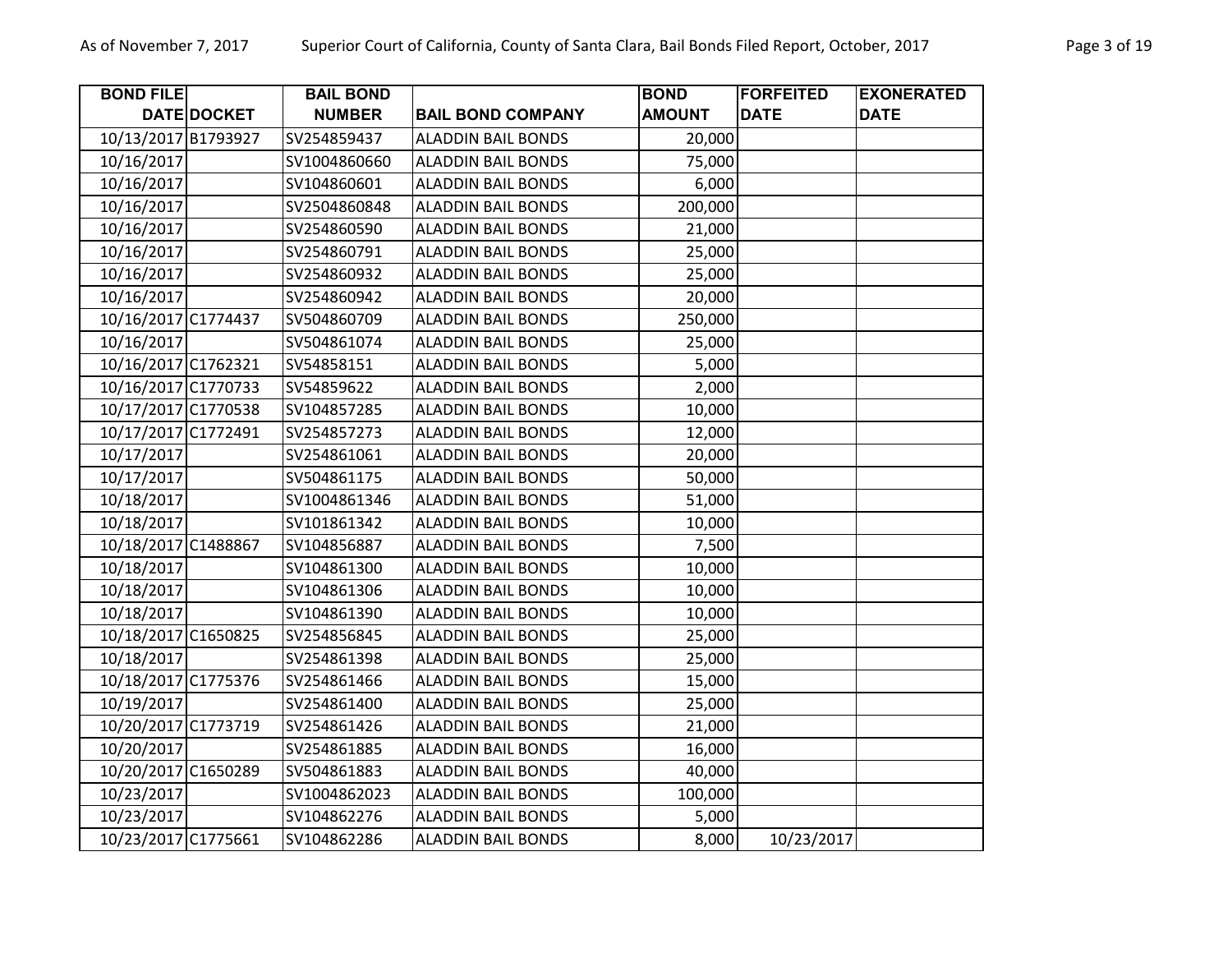| <b>BOND FILE</b>    |             | <b>BAIL BOND</b>   |                           | <b>BOND</b>   | <b>FORFEITED</b> | <b>EXONERATED</b> |
|---------------------|-------------|--------------------|---------------------------|---------------|------------------|-------------------|
|                     | DATE DOCKET | <b>NUMBER</b>      | <b>BAIL BOND COMPANY</b>  | <b>AMOUNT</b> | <b>DATE</b>      | <b>DATE</b>       |
| 10/23/2017          |             | SV104862374        | <b>ALADDIN BAIL BONDS</b> | 10,000        |                  |                   |
| 10/23/2017          |             | SV104862394        | <b>ALADDIN BAIL BONDS</b> | 10,000        |                  |                   |
| 10/23/2017 C1775094 |             | SV254862061        | <b>ALADDIN BAIL BONDS</b> | 25,000        |                  |                   |
| 10/23/2017 C1510667 |             | SV254862350        | <b>ALADDIN BAIL BONDS</b> | 25,000        |                  |                   |
| 10/23/2017          |             | SV254862530        | <b>ALADDIN BAIL BONDS</b> | 11,000        |                  |                   |
| 10/23/2017          |             | 216384 SV504862042 | <b>ALADDIN BAIL BONDS</b> | 35,000        |                  |                   |
| 10/23/2017 C1775411 |             | SV504862198        | <b>ALADDIN BAIL BONDS</b> | 50,000        |                  |                   |
| 10/23/2017          |             | SV504862411        | <b>ALADDIN BAIL BONDS</b> | 20,000        |                  |                   |
| 10/23/2017          |             | SV504862484        | <b>ALADDIN BAIL BONDS</b> | 25,000        |                  |                   |
| 10/23/2017          |             | SV54862540         | <b>ALADDIN BAIL BONDS</b> | 5,000         |                  |                   |
| 10/24/2017          |             | SV1004862693       | <b>ALADDIN BAIL BONDS</b> | 51,000        |                  |                   |
| 10/24/2017 B1793485 |             | SV104861286        | <b>ALADDIN BAIL BONDS</b> | 10,000        |                  |                   |
| 10/24/2017          |             | SV254862441        | <b>ALADDIN BAIL BONDS</b> | 10,250        |                  |                   |
| 10/24/2017          |             | SV254862674        | <b>ALADDIN BAIL BONDS</b> | 25,000        |                  |                   |
| 10/24/2017          |             | SV254862694        | <b>ALADDIN BAIL BONDS</b> | 15,000        |                  |                   |
| 10/24/2017          |             | SV504862424        | <b>ALADDIN BAIL BONDS</b> | 35,000        |                  |                   |
| 10/24/2017          |             | SV54862584         | <b>ALADDIN BAIL BONDS</b> | 5,000         |                  |                   |
| 10/25/2017 F1766127 |             | SV1004862006       | <b>ALADDIN BAIL BONDS</b> | 51,000        | 11/2/2017        |                   |
| 10/25/2017 F1764661 |             | SV1004862206       | <b>ALADDIN BAIL BONDS</b> | 80,000        |                  |                   |
| 10/25/2017          |             | SV104862415        | <b>ALADDIN BAIL BONDS</b> | 10,000        |                  |                   |
| 10/25/2017 F1766244 |             | SV104862822        | <b>ALADDIN BAIL BONDS</b> | 10,000        |                  |                   |
| 10/25/2017 F1765439 |             | SV254839340        | <b>ALADDIN BAIL BONDS</b> | 20,000        |                  |                   |
| 10/25/2017 F1554285 |             | SV254861420        | <b>ALADDIN BAIL BONDS</b> | 10,000        |                  |                   |
| 10/25/2017 C1771155 |             | SV504862810        | <b>ALADDIN BAIL BONDS</b> | 35,000        |                  |                   |
| 10/26/2017          |             | SV1004863106       | <b>ALADDIN BAIL BONDS</b> | 75,000        |                  |                   |
| 10/26/2017          |             | SV254863049        | <b>ALADDIN BAIL BONDS</b> | 20,000        |                  |                   |
| 10/26/2017          |             | SV54863063         | <b>ALADDIN BAIL BONDS</b> | 5,000         |                  |                   |
| 10/27/2017 C1766554 |             | SV254863297        | <b>ALADDIN BAIL BONDS</b> | 20,000        |                  |                   |
| 10/30/2017          |             | SV1004863745       | <b>ALADDIN BAIL BONDS</b> | 75,000        |                  |                   |
| 10/30/2017 C1776490 |             | SV1004863862       | <b>ALADDIN BAIL BONDS</b> | 52,000        |                  |                   |
| 10/30/2017 C1522097 |             | SV104863624        | <b>ALADDIN BAIL BONDS</b> | 6,000         |                  |                   |
| 10/30/2017 F1766427 |             | SV104863880        | <b>ALADDIN BAIL BONDS</b> | 10,000        |                  |                   |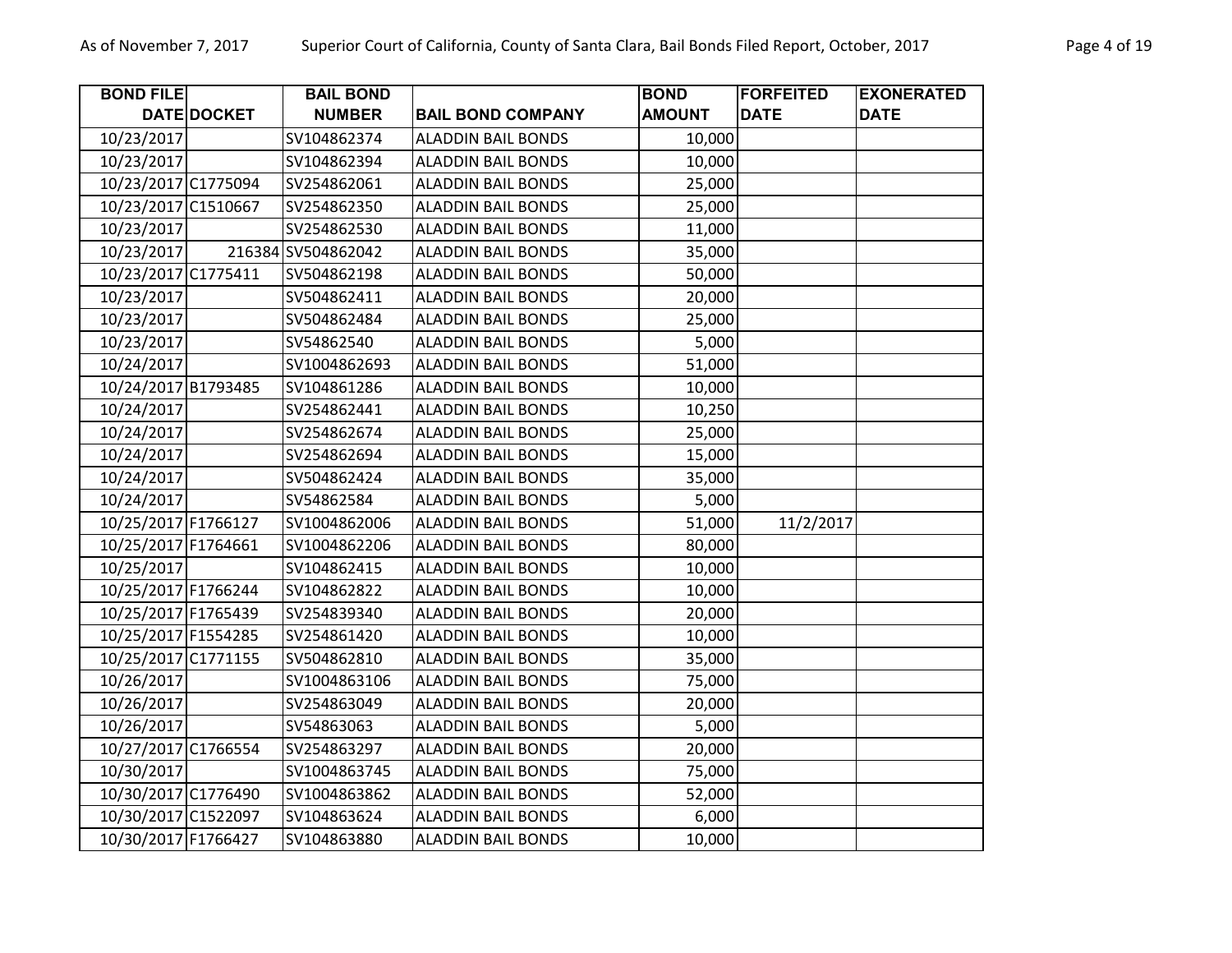| <b>BOND FILE</b>    |             | <b>BAIL BOND</b> |                               | <b>BOND</b>   | <b>FORFEITED</b> | <b>EXONERATED</b> |
|---------------------|-------------|------------------|-------------------------------|---------------|------------------|-------------------|
|                     | DATE DOCKET | <b>NUMBER</b>    | <b>BAIL BOND COMPANY</b>      | <b>AMOUNT</b> | <b>DATE</b>      | <b>DATE</b>       |
| 10/30/2017 C1774699 |             | SV254863064      | <b>ALADDIN BAIL BONDS</b>     | 25,000        |                  |                   |
| 10/30/2017          |             | SV254863525      | <b>ALADDIN BAIL BONDS</b>     | 10,000        |                  |                   |
| 10/30/2017 C1773476 |             | SV254863559      | <b>ALADDIN BAIL BONDS</b>     | 25,000        |                  |                   |
| 10/30/2017          |             | SV254863599      | <b>ALADDIN BAIL BONDS</b>     | 25,000        |                  |                   |
| 10/30/2017          |             | SV254863604      | <b>ALADDIN BAIL BONDS</b>     | 25,000        |                  |                   |
| 10/30/2017          |             | SV254863677      | <b>ALADDIN BAIL BONDS</b>     | 15,000        |                  |                   |
| 10/30/2017          |             | SV254863679      | <b>ALADDIN BAIL BONDS</b>     | 15,000        |                  |                   |
| 10/30/2017          |             | SV254863935      | <b>ALADDIN BAIL BONDS</b>     | 15,000        |                  |                   |
| 10/30/2017          |             | SV254863960      | <b>ALADDIN BAIL BONDS</b>     | 20,000        |                  |                   |
| 10/30/2017          |             | SV254864016      | <b>ALADDIN BAIL BONDS</b>     | 17,250        |                  |                   |
| 10/30/2017          |             | SV504863441      | <b>ALADDIN BAIL BONDS</b>     | 29,000        |                  |                   |
| 10/30/2017 C1775739 |             | SV504863576      | <b>ALADDIN BAIL BONDS</b>     | 40,000        | 10/30/2017       |                   |
| 10/30/2017          |             | SV504863693      | <b>ALADDIN BAIL BONDS</b>     | 30,000        |                  |                   |
| 10/30/2017          |             | SV504863829      | <b>ALADDIN BAIL BONDS</b>     | 50,000        |                  |                   |
| 10/30/2017 F1766194 |             | SV504863859      | <b>ALADDIN BAIL BONDS</b>     | 25,000        |                  |                   |
| 10/30/2017 C1764904 |             | SV504863932      | <b>ALADDIN BAIL BONDS</b>     | 30,000        |                  |                   |
| 10/30/2017          |             | SV54863557       | <b>ALADDIN BAIL BONDS</b>     | 5,000         |                  |                   |
| 10/30/2017 C1772255 |             | SV54863733       | <b>ALADDIN BAIL BONDS</b>     | 5,000         |                  |                   |
| 10/30/2017 C1773717 |             | SV54863936       | <b>ALADDIN BAIL BONDS</b>     | 1,000         |                  |                   |
| 10/31/2017 C1773234 |             | SV104860882      | <b>ALADDIN BAIL BONDS</b>     | 10,000        |                  |                   |
| 10/31/2017 C1758502 |             | SV254860765      | <b>ALADDIN BAIL BONDS</b>     | 25,000        |                  |                   |
| 10/31/2017          |             | SV254864031      | <b>ALADDIN BAIL BONDS</b>     | 25,000        |                  |                   |
| 10/31/2017          |             | SV254864081      | <b>ALADDIN BAIL BONDS</b>     | 25,000        |                  |                   |
| 10/6/2017 F1658724  |             | AS50197704       | ALICE CORTEZ BAIL BONDS       | 30,000        |                  | 11/3/2017         |
| 10/23/2017          |             | AS25266962       | ALICE CORTEZ BAIL BONDS       | 25,000        |                  |                   |
| 10/25/2017          |             | AS100144173      | ALICE CORTEZ BAIL BONDS       | 85,000        |                  |                   |
| 10/30/2017 F1765781 |             | A15474772        | ALICE CORTEZ BAIL BONDS       | 6,000         |                  |                   |
| 10/30/2017 F1766342 |             | AS15474773       | ALICE CORTEZ BAIL BONDS       | 6,000         |                  |                   |
| 10/30/2017 F1661137 |             | AS25266963       | ALICE CORTEZ BAIL BONDS       | 20,000        |                  |                   |
| 10/30/2017 F1765918 |             | AS25269443       | ALICE CORTEZ BAIL BONDS       | 25,000        |                  |                   |
| 10/30/2017 F1766015 |             | AS51149282       | ALICE CORTEZ BAIL BONDS       | 1,000         |                  |                   |
| 10/2/2017 F1764998  |             |                  | 5272980284 ALL PRO BAIL BONDS | 20,000        |                  |                   |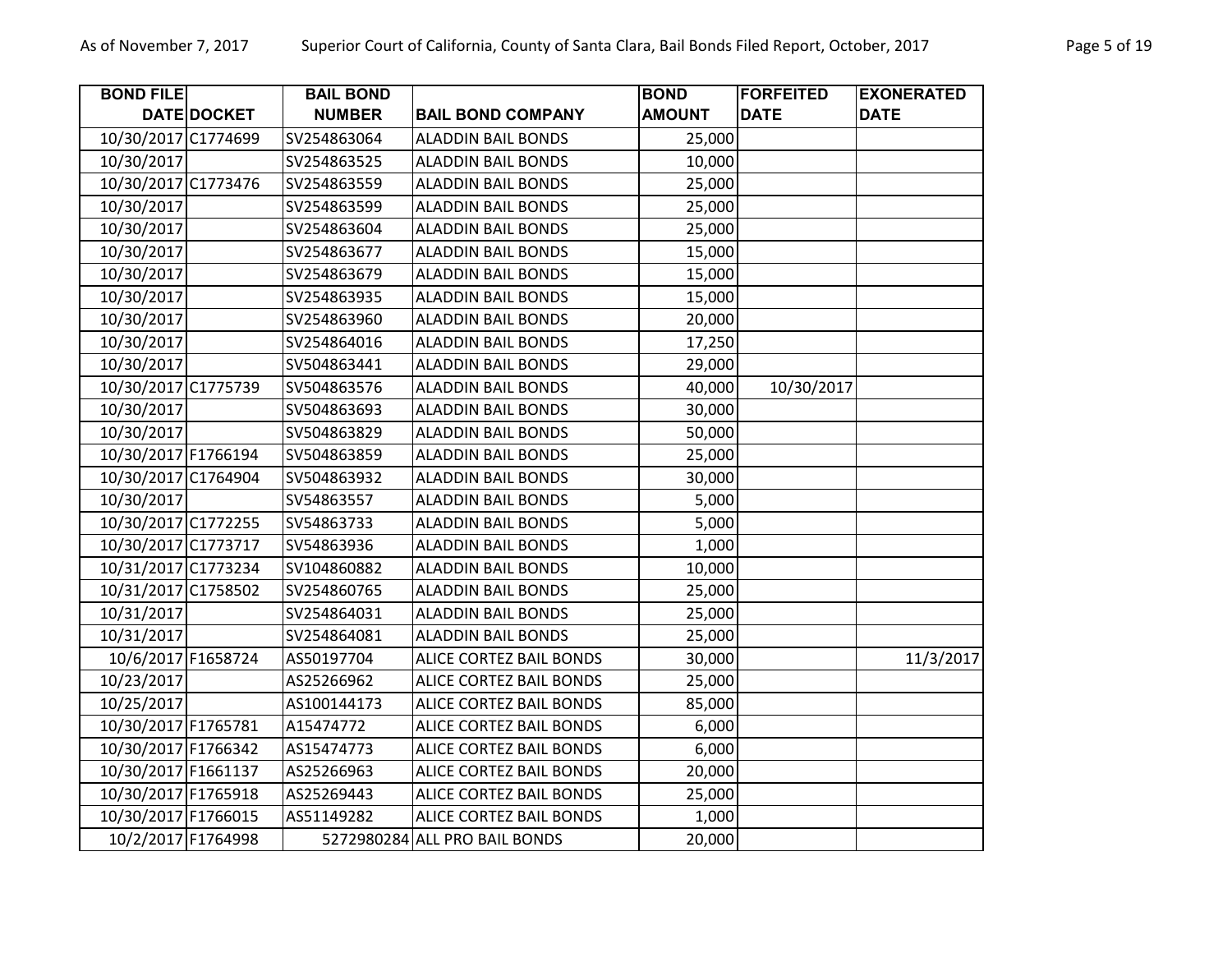| <b>BOND FILE</b>   |                    | <b>BAIL BOND</b> |                                | <b>BOND</b>   | <b>FORFEITED</b> | <b>EXONERATED</b> |
|--------------------|--------------------|------------------|--------------------------------|---------------|------------------|-------------------|
|                    | DATE DOCKET        | <b>NUMBER</b>    | <b>BAIL BOND COMPANY</b>       | <b>AMOUNT</b> | <b>DATE</b>      | <b>DATE</b>       |
|                    | 10/2/2017 C1771298 |                  | 6.01611E+12 ALL PRO BAIL BONDS | 11,000        | 10/23/2017       |                   |
|                    | 10/2/2017 C1766775 |                  | 6.01612E+12 ALL PRO BAIL BONDS | 10,000        | 10/6/2017        | 10/20/2017        |
| 10/2/2017          |                    |                  | 6.01613E+12 ALL PRO BAIL BONDS | 30,000        |                  |                   |
|                    | 10/2/2017 C1773909 |                  | 6.01613E+12 ALL PRO BAIL BONDS | 11,000        | 10/12/2017       |                   |
|                    | 10/2/2017 C1771794 |                  | 6.01618E+12 ALL PRO BAIL BONDS | 11,000        | 10/12/2017       |                   |
|                    | 10/2/2017 C1768497 |                  | 6.01618E+12 ALL PRO BAIL BONDS | 25,000        | 10/30/2017       |                   |
|                    | 10/2/2017 C1773996 | AS100147530      | <b>ALL PRO BAIL BONDS</b>      | 62,000        |                  |                   |
| 10/2/2017          |                    | AS25276360       | <b>ALL PRO BAIL BONDS</b>      | 15,000        |                  |                   |
| 10/2/2017          |                    | AS25276362       | ALL PRO BAIL BONDS             | 25,000        |                  |                   |
| 10/2/2017          |                    | AS25277274       | <b>ALL PRO BAIL BONDS</b>      | 25,000        |                  |                   |
| 10/3/2017          |                    |                  | 6.01611E+12 ALL PRO BAIL BONDS | 21,000        |                  |                   |
| 10/3/2017          |                    |                  | 6.01613E+12 ALL PRO BAIL BONDS | 10,000        |                  |                   |
|                    | 10/3/2017 F1766319 |                  | 6.01618E+12 ALL PRO BAIL BONDS | 36,000        |                  |                   |
|                    | 10/3/2017 C1772663 |                  | 6.01619E+12 ALL PRO BAIL BONDS | 10,000        |                  |                   |
| 10/3/2017          |                    | AS15498526       | <b>ALL PRO BAIL BONDS</b>      | 10,000        |                  |                   |
| 10/3/2017          |                    | AS25277275       | <b>ALL PRO BAIL BONDS</b>      | 25,000        |                  |                   |
|                    | 10/4/2017 C1769229 |                  | 5113636730 ALL PRO BAIL BONDS  | 6,000         |                  |                   |
|                    | 10/4/2017 C1769905 |                  | 6.01611E+12 ALL PRO BAIL BONDS | 6,000         |                  |                   |
| 10/4/2017 F1766416 |                    |                  | 6.01611E+12 ALL PRO BAIL BONDS | 20,000        |                  |                   |
|                    | 10/4/2017 C1651963 |                  | 6.01611E+12 ALL PRO BAIL BONDS | 30,000        | 10/6/2017        |                   |
|                    | 10/4/2017 C1758071 |                  | 6.01619E+12 ALL PRO BAIL BONDS | 50,000        | 10/17/2017       |                   |
| 10/4/2017          |                    | AS15498527       | <b>ALL PRO BAIL BONDS</b>      | 15,000        |                  |                   |
|                    | 10/5/2017 C1771879 |                  | 6.01611E+12 ALL PRO BAIL BONDS | 10,000        |                  |                   |
|                    | 10/5/2017 C1652750 |                  | 6.01612E+12 ALL PRO BAIL BONDS | 15,000        |                  |                   |
|                    | 10/5/2017 C1770972 |                  | 6.01612E+12 ALL PRO BAIL BONDS | 45,000        |                  |                   |
|                    | 10/5/2017 C1652377 |                  | 6.01617E+12 ALL PRO BAIL BONDS | 5,000         |                  |                   |
| 10/5/2017          |                    | AS15498525       | <b>ALL PRO BAIL BONDS</b>      | 10,000        |                  |                   |
| 10/6/2017          |                    |                  | 5551831029 ALL PRO BAIL BONDS  | 25,000        |                  |                   |
|                    | 10/6/2017 C1774276 |                  | 6.01612E+12 ALL PRO BAIL BONDS | 650,000       |                  |                   |
| 10/6/2017          |                    |                  | 6.01613E+12 ALL PRO BAIL BONDS | 15,000        |                  |                   |
|                    | 10/6/2017 C1770667 |                  | 6.01614E+12 ALL PRO BAIL BONDS | 25,000        |                  |                   |
|                    | 10/6/2017 C1774428 |                  | 6.01615E+12 ALL PRO BAIL BONDS | 6,000         |                  |                   |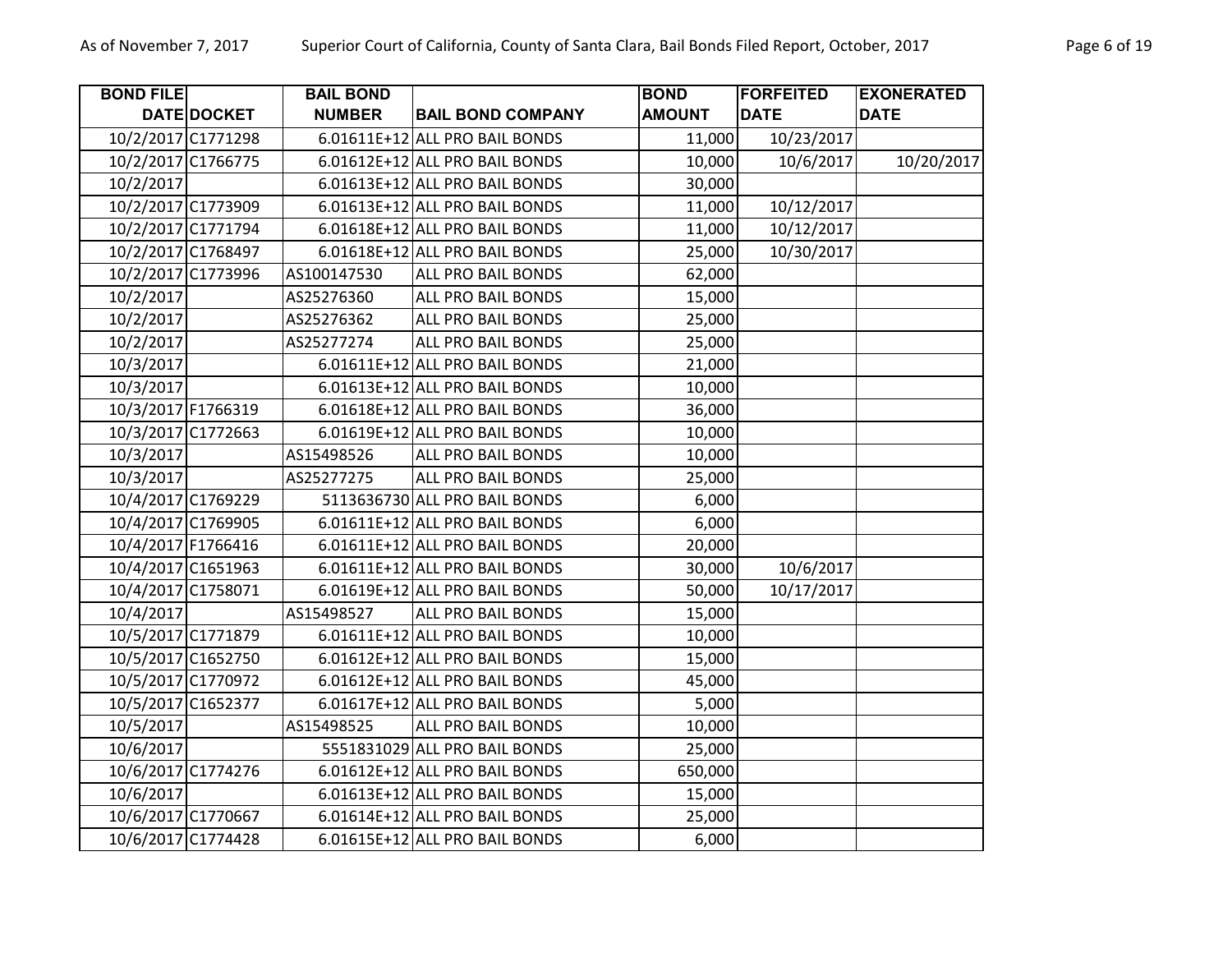| <b>BOND FILE</b>    |                    | <b>BAIL BOND</b> |                                | <b>BOND</b>   | <b>FORFEITED</b> | <b>EXONERATED</b> |
|---------------------|--------------------|------------------|--------------------------------|---------------|------------------|-------------------|
|                     | <b>DATE DOCKET</b> | <b>NUMBER</b>    | <b>BAIL BOND COMPANY</b>       | <b>AMOUNT</b> | <b>DATE</b>      | <b>DATE</b>       |
| 10/6/2017 C1650308  |                    |                  | 6.01617E+12 ALL PRO BAIL BONDS | 75,000        |                  |                   |
| 10/10/2017 C1774428 |                    |                  | 6.01611E+12 ALL PRO BAIL BONDS | 6,000         |                  |                   |
| 10/10/2017 C1759951 |                    |                  | 6.01614E+12 ALL PRO BAIL BONDS | 75,000        |                  |                   |
| 10/10/2017          |                    |                  | 6.01617E+12 ALL PRO BAIL BONDS | 26,000        |                  |                   |
| 10/10/2017          |                    |                  | 6.01617E+12 ALL PRO BAIL BONDS | 25,000        |                  |                   |
| 10/11/2017 C1760772 |                    |                  | 6.01516E+12 ALL PRO BAIL BONDS | 15,000        |                  |                   |
| 10/11/2017 C1759815 |                    |                  | 6.01616E+12 ALL PRO BAIL BONDS | 10,000        |                  |                   |
| 10/12/2017          |                    |                  | 5113636800 ALL PRO BAIL BONDS  | 10,000        |                  |                   |
| 10/12/2017 C1770773 |                    |                  | 6.01614E+12 ALL PRO BAIL BONDS | 10,000        |                  |                   |
| 10/12/2017 B1793813 |                    |                  | 6.01616E+12 ALL PRO BAIL BONDS | 20,000        |                  |                   |
| 10/12/2017          |                    |                  | 6.01617E+12 ALL PRO BAIL BONDS | 35,000        |                  |                   |
| 10/12/2017 F1766481 |                    |                  | 6.01618E+12 ALL PRO BAIL BONDS | 20,000        |                  |                   |
| 10/12/2017          |                    |                  | 6.01618E+12 ALL PRO BAIL BONDS | 15,000        |                  |                   |
| 10/13/2017          |                    |                  | 6.01612E+12 ALL PRO BAIL BONDS | 10,000        |                  |                   |
| 10/13/2017 B1794288 |                    |                  | 6.01612E+12 ALL PRO BAIL BONDS | 10,000        |                  |                   |
| 10/13/2017 C1653729 |                    |                  | 6.01613E+12 ALL PRO BAIL BONDS | 10,000        | 10/17/2017       |                   |
| 10/13/2017          |                    |                  | 6.01613E+12 ALL PRO BAIL BONDS | 25,000        |                  |                   |
| 10/13/2017 C1770472 |                    |                  | 6.01614E+12 ALL PRO BAIL BONDS | 10,000        |                  |                   |
| 10/13/2017 C1755730 |                    |                  | 6.01616E+12 ALL PRO BAIL BONDS | 20,000        |                  |                   |
| 10/13/2017 C1775108 |                    |                  | 6.00162E+13 ALL PRO BAIL BONDS | 11,000        | 10/17/2017       |                   |
| 10/16/2017 C1758534 |                    |                  | 6.01612E+12 ALL PRO BAIL BONDS | 5,000         |                  |                   |
| 10/16/2017          |                    |                  | 6.01612E+12 ALL PRO BAIL BONDS | 25,000        |                  |                   |
| 10/16/2017 C1768937 |                    |                  | 6.01616E+12 ALL PRO BAIL BONDS | 8,000         |                  |                   |
| 10/16/2017 C1775153 |                    |                  | 6.01617E+12 ALL PRO BAIL BONDS | 5,000         |                  |                   |
| 10/17/2017 C1764406 |                    |                  | 6.01614E+12 ALL PRO BAIL BONDS | 45,000        |                  |                   |
| 10/17/2017          |                    |                  | 6.01614E+12 ALL PRO BAIL BONDS | 25,000        |                  |                   |
| 10/17/2017 F1660892 |                    |                  | 6.01615E+12 ALL PRO BAIL BONDS | 10,000        |                  |                   |
| 10/17/2017          |                    |                  | 6.01616E+12 ALL PRO BAIL BONDS | 25,000        |                  |                   |
| 10/17/2017 C1760000 |                    |                  | 6.01618E+12 ALL PRO BAIL BONDS | 8,000         |                  |                   |
| 10/17/2017 C1773675 |                    |                  | 6.01618E+12 ALL PRO BAIL BONDS | 37,000        |                  |                   |
| 10/17/2017 B1792934 |                    |                  | 6.01618E+12 ALL PRO BAIL BONDS | 50,000        |                  |                   |
| 10/17/2017 F1763915 |                    |                  | 6.01619E+12 ALL PRO BAIL BONDS | 10,000        |                  |                   |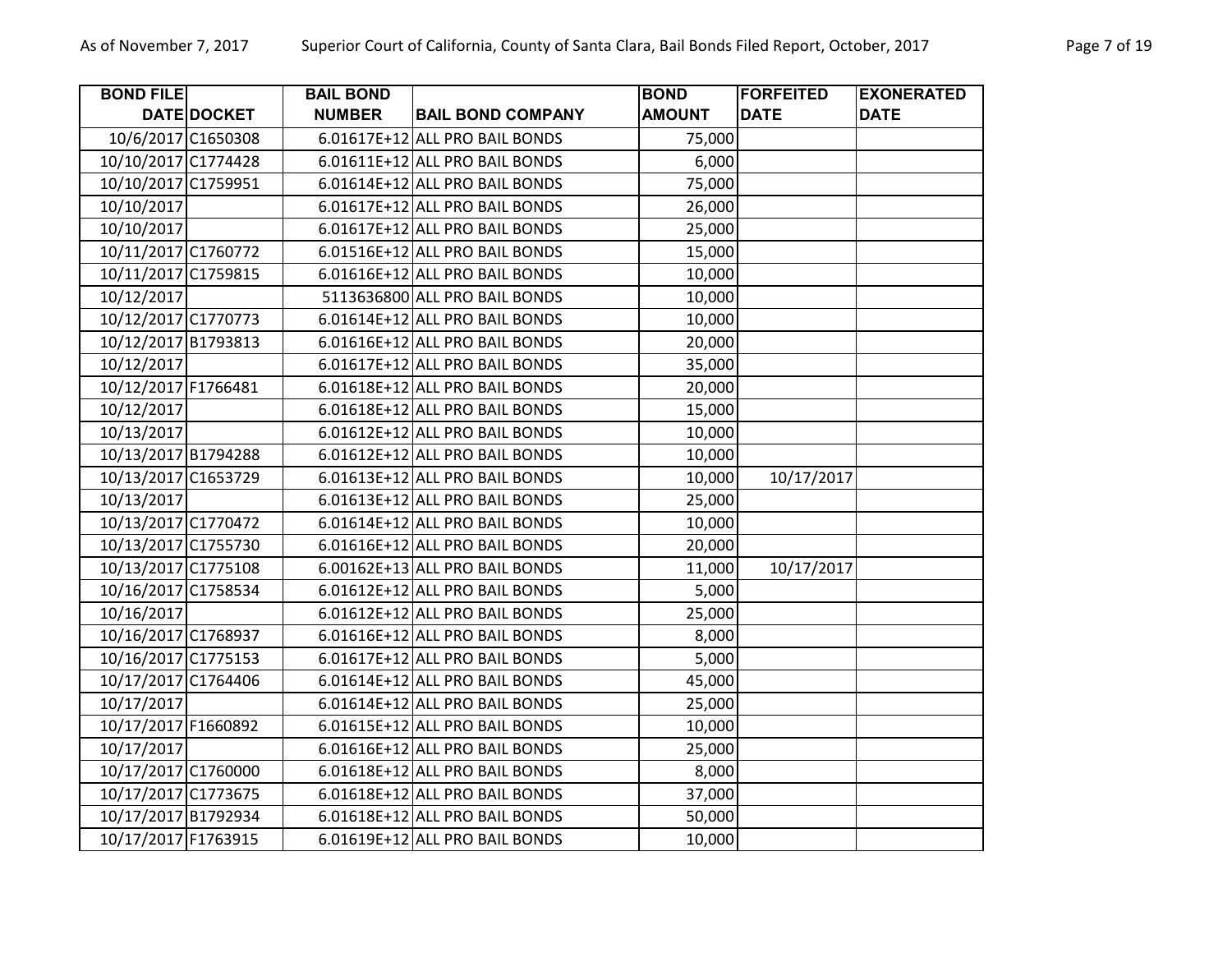| <b>BOND FILE</b>    |                    | <b>BAIL BOND</b> |                                | <b>BOND</b>   | <b>FORFEITED</b> | <b>EXONERATED</b> |
|---------------------|--------------------|------------------|--------------------------------|---------------|------------------|-------------------|
|                     | <b>DATE DOCKET</b> | <b>NUMBER</b>    | <b>BAIL BOND COMPANY</b>       | <b>AMOUNT</b> | <b>DATE</b>      | <b>DATE</b>       |
| 10/18/2017 B1794187 |                    |                  | 6.01612E+12 ALL PRO BAIL BONDS | 20,000        |                  |                   |
| 10/18/2017          |                    |                  | 6.01616E+12 ALL PRO BAIL BONDS | 25,000        |                  |                   |
| 10/18/2017          |                    |                  | 6.01616E+12 ALL PRO BAIL BONDS | 25,000        |                  |                   |
| 10/19/2017 C1775431 |                    |                  | 6.01612E+12 ALL PRO BAIL BONDS | 65,000        |                  |                   |
| 10/20/2017 C1773520 |                    |                  | 5551831016 ALL PRO BAIL BONDS  | 30,000        |                  |                   |
| 10/20/2017 C1775625 |                    |                  | 6.01612E+12 ALL PRO BAIL BONDS | 100,000       |                  |                   |
| 10/20/2017 C1774750 |                    |                  | 6.01612E+12 ALL PRO BAIL BONDS | 50,000        |                  |                   |
| 10/20/2017 C1775403 |                    |                  | 6.01618E+12 ALL PRO BAIL BONDS | 112           |                  |                   |
| 10/23/2017 C1766938 |                    |                  | 511365555 ALL PRO BAIL BONDS   | 10,000        |                  |                   |
| 10/23/2017          |                    |                  | 6.01614E+12 ALL PRO BAIL BONDS | 20,000        |                  |                   |
| 10/23/2017 C1761811 |                    |                  | 6.01615E+12 ALL PRO BAIL BONDS | 40,000        |                  |                   |
| 10/23/2017          |                    |                  | 6.01616E+12 ALL PRO BAIL BONDS | 40,000        |                  |                   |
| 10/23/2017          |                    |                  | 6.01617E+12 ALL PRO BAIL BONDS | 15,000        |                  |                   |
| 10/23/2017 C1644806 |                    |                  | 6.01619E+12 ALL PRO BAIL BONDS | 50,000        | 11/1/2017        |                   |
| 10/24/2017 C1754670 |                    |                  | 5113636376 ALL PRO BAIL BONDS  | 5,000         |                  |                   |
| 10/24/2017 C1759193 |                    |                  | 6.01614E+12 ALL PRO BAIL BONDS | 25,000        |                  |                   |
| 10/24/2017 C1774714 |                    |                  | 6.01616E+12 ALL PRO BAIL BONDS | 5,000         |                  |                   |
| 10/24/2017          |                    |                  | 6.01618E+12 ALL PRO BAIL BONDS | 10,000        |                  |                   |
| 10/24/2017          |                    |                  | 6.01619E+12 ALL PRO BAIL BONDS | 5,000         |                  |                   |
| 10/25/2017          |                    |                  | 6.01616E+12 ALL PRO BAIL BONDS | 25,000        |                  |                   |
| 10/25/2017          |                    |                  | 6.01616E+12 ALL PRO BAIL BONDS | 11,000        |                  |                   |
| 10/25/2017          |                    |                  | 6.01618E+12 ALL PRO BAIL BONDS | 15,000        |                  |                   |
| 10/26/2017 F1766564 |                    |                  | 6.01612E+12 ALL PRO BAIL BONDS | 1,000         |                  |                   |
| 10/26/2017 F1765984 |                    |                  | 6.01613E+12 ALL PRO BAIL BONDS | 12,000        |                  |                   |
| 10/26/2017 C1771789 |                    |                  | 6.01614E+12 ALL PRO BAIL BONDS | 10,000        |                  |                   |
| 10/26/2017 C1774427 |                    |                  | 6.01614E+12 ALL PRO BAIL BONDS | 15,000        |                  |                   |
| 10/27/2017 C1773200 |                    |                  | 6.01614E+12 ALL PRO BAIL BONDS | 65,000        |                  |                   |
| 10/27/2017          |                    |                  | 6.01618E+12 ALL PRO BAIL BONDS | 25,000        |                  |                   |
| 10/30/2017 C1497974 |                    |                  | 5551831003 ALL PRO BAIL BONDS  | 50,000        |                  |                   |
| 10/30/2017 C1649802 |                    |                  | 6.00914E+12 ALL PRO BAIL BONDS | 50,000        |                  |                   |
| 10/30/2017 C1774583 |                    |                  | 6.01612E+12 ALL PRO BAIL BONDS | 25,000        |                  |                   |
| 10/30/2017 C1768265 |                    |                  | 6.01612E+12 ALL PRO BAIL BONDS | 10,000        |                  |                   |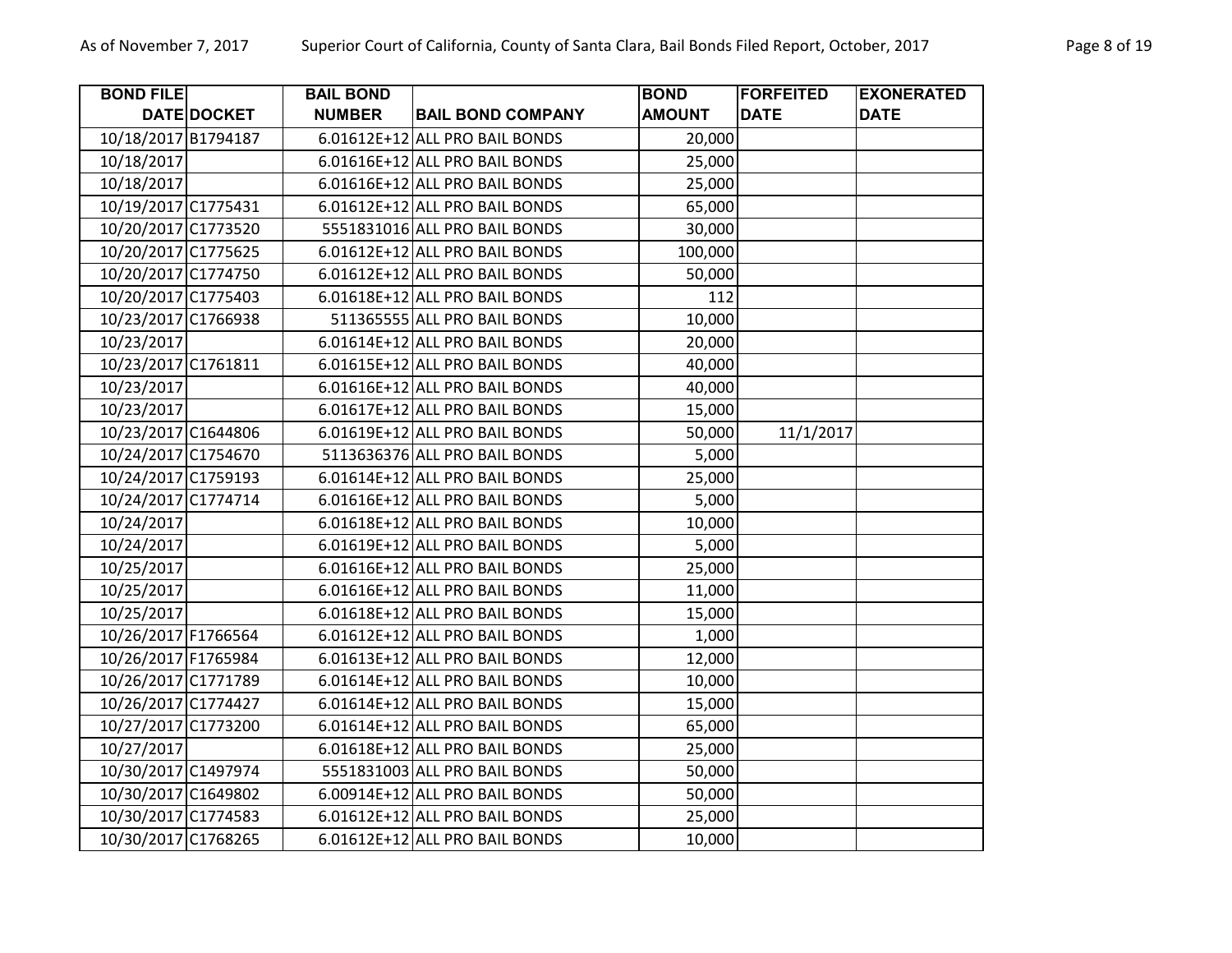| <b>BOND FILE</b>    |                    | <b>BAIL BOND</b> |                                   | <b>BOND</b>   | <b>FORFEITED</b> | <b>EXONERATED</b> |
|---------------------|--------------------|------------------|-----------------------------------|---------------|------------------|-------------------|
|                     | DATE DOCKET        | <b>NUMBER</b>    | <b>BAIL BOND COMPANY</b>          | <b>AMOUNT</b> | <b>DATE</b>      | <b>DATE</b>       |
| 10/30/2017 C1642329 |                    |                  | 6.01613E+12 ALL PRO BAIL BONDS    | 20,000        |                  |                   |
| 10/30/2017          |                    |                  | 6.01613E+12 ALL PRO BAIL BONDS    | 25,000        |                  |                   |
| 10/30/2017          |                    |                  | 6.01616E+12 ALL PRO BAIL BONDS    | 25,000        |                  |                   |
| 10/30/2017 C1774192 |                    |                  | 6.01616E+12 ALL PRO BAIL BONDS    | 10,000        |                  |                   |
| 10/30/2017 C1774722 |                    |                  | 6.01618E+12 ALL PRO BAIL BONDS    | 10,000        |                  |                   |
| 10/30/2017          |                    |                  | 6.01618E+12 ALL PRO BAIL BONDS    | 10,000        |                  |                   |
| 10/31/2017 C1642009 |                    |                  | 6.01614E+12 ALL PRO BAIL BONDS    | 50,000        |                  |                   |
| 10/31/2017 C1775189 |                    |                  | 6.01616E+12 ALL PRO BAIL BONDS    | 20,000        |                  |                   |
| 10/31/2017          |                    |                  | 6.01617E+12 ALL PRO BAIL BONDS    | 45,000        |                  |                   |
| 10/31/2017 C1769803 |                    |                  | 6.01617E+12 ALL PRO BAIL BONDS    | 15,000        |                  |                   |
| 10/16/2017 B1794441 |                    | IS50K130610      | <b>AMIGO BAIL BONDS</b>           | 50,000        |                  |                   |
| 10/24/2017          |                    | IS30K212195      | <b>AMIGO BAIL BONDS</b>           | 25,000        |                  |                   |
| 10/4/2017 C1771326  |                    |                  | 5272875069 ANGEL LOPEZ BAIL BONDS | 15,000        |                  |                   |
| 10/10/2017          |                    |                  | 5113442997 ANGEL LOPEZ BAIL BONDS | 10,000        |                  |                   |
| 10/12/2017          |                    |                  | 5272875056 ANGEL LOPEZ BAIL BONDS | 15,000        |                  |                   |
| 10/13/2017 B1793632 |                    |                  | 5113443022 ANGEL LOPEZ BAIL BONDS | 10,000        |                  |                   |
| 10/24/2017          |                    |                  | 5272875043 ANGEL LOPEZ BAIL BONDS | 11,000        |                  |                   |
| 10/30/2017 C1772746 |                    |                  | 5113679698 ANGEL LOPEZ BAIL BONDS | 10,000        |                  |                   |
| 10/24/2017 C1121102 |                    | AF00934299       | <b>ATLAS BAIL BONDS</b>           | 75,000        |                  |                   |
| 10/24/2017 F1662545 |                    | B114204896       | <b>AZTECA'S BAIL BONDS</b>        | 5,000         |                  |                   |
| 10/2/2017 C1772871  |                    | T1050641608      | <b>BAD BOYS BAIL BONDS</b>        | 10,000        |                  |                   |
| 10/2/2017           |                    | T1050641609      | <b>BAD BOYS BAIL BONDS</b>        | 10,000        |                  |                   |
| 10/2/2017           |                    | T2550639227      | <b>BAD BOYS BAIL BONDS</b>        | 25,000        |                  |                   |
| 10/2/2017           |                    | T5050634631      | <b>BAD BOYS BAIL BONDS</b>        | 50,000        |                  |                   |
|                     | 10/2/2017 C1771428 | T550640094       | <b>BAD BOYS BAIL BONDS</b>        | 5,000         |                  |                   |
|                     | 10/3/2017 C1772295 | T1050640432      | <b>BAD BOYS BAIL BONDS</b>        | 10,000        |                  |                   |
| 10/3/2017 F1662884  |                    | T1050641607      | <b>BAD BOYS BAIL BONDS</b>        | 10,000        |                  |                   |
| 10/3/2017           |                    | T2550640166      | <b>BAD BOYS BAIL BONDS</b>        | 20,000        |                  |                   |
| 10/3/2017           |                    | T2550640174      | <b>BAD BOYS BAIL BONDS</b>        | 25,000        |                  |                   |
| 10/3/2017           |                    | T2550641630      | <b>BAD BOYS BAIL BONDS</b>        | 11,000        |                  |                   |
| 10/3/2017 F1764613  |                    | T2550641631      | <b>BAD BOYS BAIL BONDS</b>        | 20,000        |                  |                   |
| 10/3/2017 F1765825  |                    | T2550641632      | <b>BAD BOYS BAIL BONDS</b>        | 15,000        |                  |                   |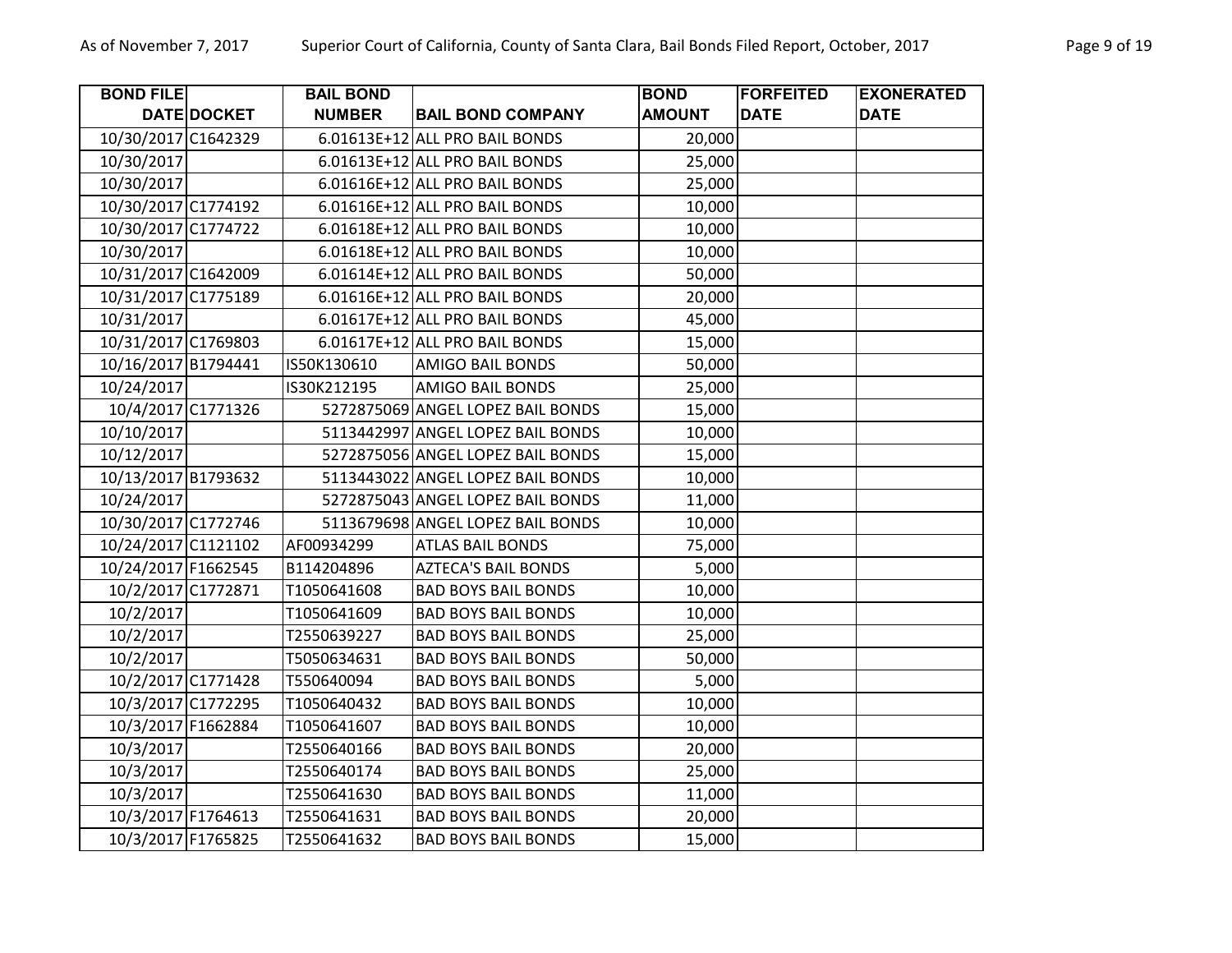| <b>BOND FILE</b>    |                    | <b>BAIL BOND</b> |                            | <b>BOND</b>   | <b>FORFEITED</b> | <b>EXONERATED</b> |
|---------------------|--------------------|------------------|----------------------------|---------------|------------------|-------------------|
|                     | DATE DOCKET        | <b>NUMBER</b>    | <b>BAIL BOND COMPANY</b>   | <b>AMOUNT</b> | <b>DATE</b>      | <b>DATE</b>       |
|                     | 10/3/2017 B1794095 | T2550641635      | <b>BAD BOYS BAIL BONDS</b> | 20,000        |                  |                   |
| 10/3/2017           |                    | T5050640438      | <b>BAD BOYS BAIL BONDS</b> | 26,000        |                  |                   |
|                     | 10/3/2017 C1771873 | T550640429       | <b>BAD BOYS BAIL BONDS</b> | 5,000         |                  |                   |
|                     | 10/3/2017 F1766317 | T7550641651      | <b>BAD BOYS BAIL BONDS</b> | 51,000        |                  |                   |
|                     | 10/5/2017 C1754755 | T2550643294      | <b>BAD BOYS BAIL BONDS</b> | 25,000        |                  |                   |
| 10/5/2017           |                    | T550640093       | <b>BAD BOYS BAIL BONDS</b> | 5,000         |                  |                   |
| 10/6/2017           |                    | T5050643427      | <b>BAD BOYS BAIL BONDS</b> | 30,000        |                  |                   |
| 10/10/2017          |                    | T10050627259     | <b>BAD BOYS BAIL BONDS</b> | 50,000        |                  |                   |
| 10/10/2017          |                    | T10050636155     | <b>BAD BOYS BAIL BONDS</b> | 25,000        |                  |                   |
| 10/10/2017          |                    | T1050640121      | <b>BAD BOYS BAIL BONDS</b> | 10,000        |                  |                   |
| 10/10/2017          |                    | T1050640124      | <b>BAD BOYS BAIL BONDS</b> | 10,000        |                  |                   |
| 10/10/2017          |                    | T1050640433      | <b>BAD BOYS BAIL BONDS</b> | 10,000        |                  |                   |
| 10/10/2017          |                    | T2550640929      | <b>BAD BOYS BAIL BONDS</b> | 25,000        |                  |                   |
| 10/10/2017          |                    | T2550641629      | <b>BAD BOYS BAIL BONDS</b> | 11,000        |                  |                   |
| 10/10/2017 C1772821 |                    | T2550643424      | <b>BAD BOYS BAIL BONDS</b> | 15,000        |                  |                   |
| 10/10/2017          |                    | T5050640228      | <b>BAD BOYS BAIL BONDS</b> | 40,000        |                  |                   |
| 10/10/2017          |                    | T5050641637      | <b>BAD BOYS BAIL BONDS</b> | 40,000        |                  |                   |
| 10/10/2017 C1497329 |                    | T5050643428      | <b>BAD BOYS BAIL BONDS</b> | 35,000        |                  |                   |
| 10/10/2017 C1767002 |                    | T550643409       | <b>BAD BOYS BAIL BONDS</b> | 5,000         |                  |                   |
| 10/11/2017          |                    | T5050641636      | <b>BAD BOYS BAIL BONDS</b> | 35,000        |                  |                   |
| 10/12/2017 C1764632 |                    | T2550640930      | <b>BAD BOYS BAIL BONDS</b> | 15,000        |                  | 10/27/2017        |
| 10/12/2017          |                    | T5050640229      | <b>BAD BOYS BAIL BONDS</b> | 31,000        |                  |                   |
| 10/12/2017 C1770647 |                    | T550643411       | <b>BAD BOYS BAIL BONDS</b> | 3,000         |                  | 10/27/2017        |
| 10/12/2017 C1774845 |                    | T7550644026      | <b>BAD BOYS BAIL BONDS</b> | 75,000        |                  |                   |
| 10/13/2017 C1775095 |                    | T2550641633      | <b>BAD BOYS BAIL BONDS</b> | 25,000        |                  |                   |
| 10/13/2017 C1775069 |                    | T550643412       | <b>BAD BOYS BAIL BONDS</b> | 5,000         |                  |                   |
| 10/16/2017 C1772865 |                    | T1050643282      | <b>BAD BOYS BAIL BONDS</b> | 10,000        |                  |                   |
| 10/16/2017          |                    | T2550640175      | <b>BAD BOYS BAIL BONDS</b> | 25,000        |                  |                   |
| 10/16/2017          |                    | T2550640176      | <b>BAD BOYS BAIL BONDS</b> | 20,000        |                  |                   |
| 10/16/2017          |                    | T2550640177      | <b>BAD BOYS BAIL BONDS</b> | 25,000        |                  |                   |
| 10/16/2017          |                    | T2550640178      | <b>BAD BOYS BAIL BONDS</b> | 11,000        |                  |                   |
| 10/16/2017          |                    | T5050640225      | <b>BAD BOYS BAIL BONDS</b> | 27,000        |                  |                   |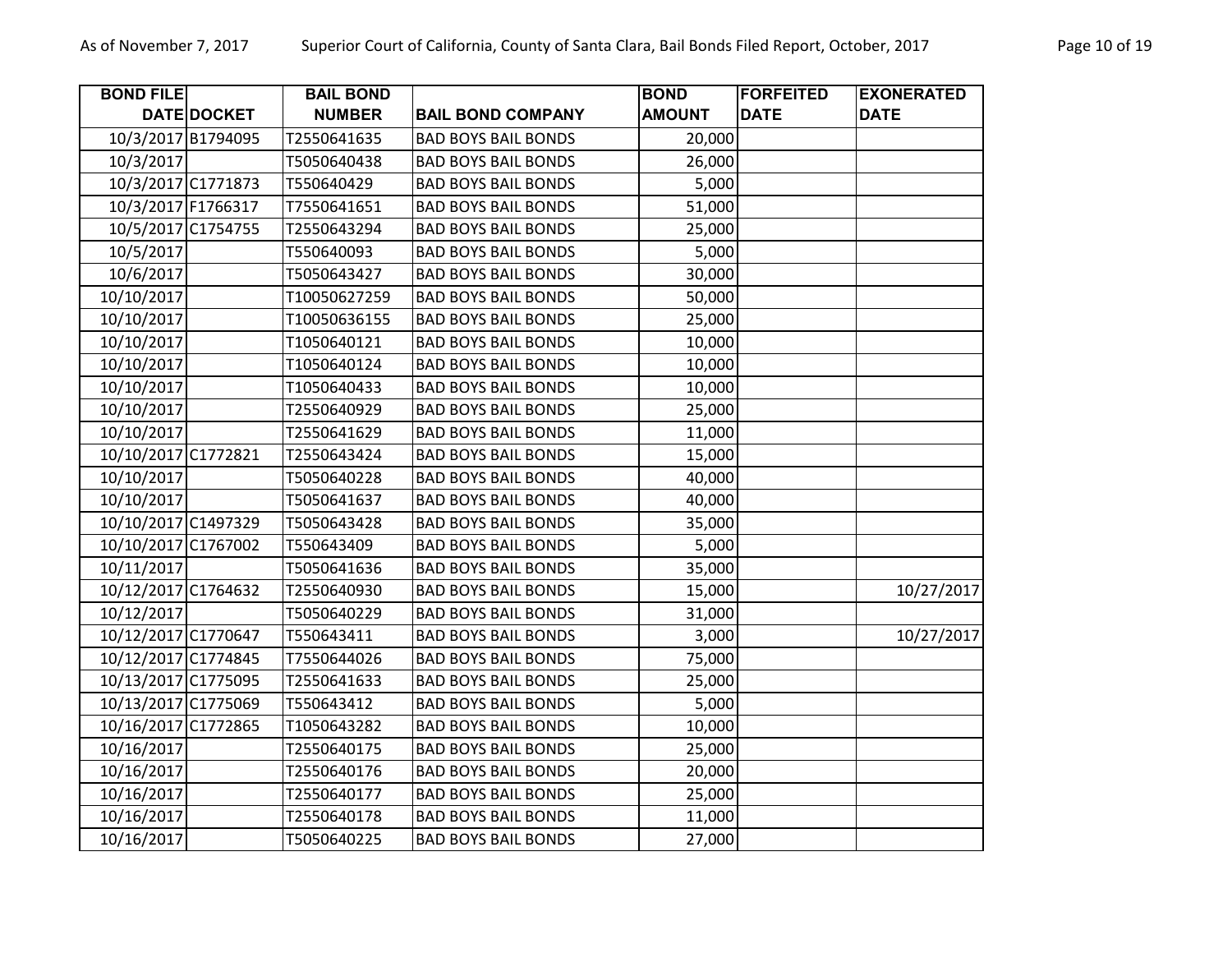| <b>BOND FILE</b>    |             | <b>BAIL BOND</b> |                            | <b>BOND</b>   | <b>FORFEITED</b> | <b>EXONERATED</b> |
|---------------------|-------------|------------------|----------------------------|---------------|------------------|-------------------|
|                     | DATE DOCKET | <b>NUMBER</b>    | <b>BAIL BOND COMPANY</b>   | <b>AMOUNT</b> | <b>DATE</b>      | <b>DATE</b>       |
| 10/16/2017 C1770106 |             | T550643269       | <b>BAD BOYS BAIL BONDS</b> | 5,000         |                  |                   |
| 10/17/2017          |             | T2550643995      | <b>BAD BOYS BAIL BONDS</b> | 25,000        |                  |                   |
| 10/17/2017          |             | T550640899       | <b>BAD BOYS BAIL BONDS</b> | 5,000         |                  |                   |
| 10/18/2017 C1773934 |             | T10050640265     | <b>BAD BOYS BAIL BONDS</b> | 80,000        |                  |                   |
| 10/18/2017          |             | T1050640119      | <b>BAD BOYS BAIL BONDS</b> | 10,000        |                  |                   |
| 10/18/2017          |             | T1050640120      | <b>BAD BOYS BAIL BONDS</b> | 10,000        |                  |                   |
| 10/18/2017          |             | T2550640931      | <b>BAD BOYS BAIL BONDS</b> | 25,000        |                  |                   |
| 10/18/2017          |             | T2550643425      | <b>BAD BOYS BAIL BONDS</b> | 20,000        |                  |                   |
| 10/18/2017          |             | T5050640224      | <b>BAD BOYS BAIL BONDS</b> | 34,000        |                  |                   |
| 10/19/2017 C1774560 |             | T1050643281      | <b>BAD BOYS BAIL BONDS</b> | 6,000         |                  | 10/19/2017        |
| 10/19/2017          |             | T20050624899     | <b>BAD BOYS BAIL BONDS</b> | 150,000       |                  |                   |
| 10/20/2017 C1761716 |             | T10050640264     | <b>BAD BOYS BAIL BONDS</b> | 100,000       |                  |                   |
| 10/20/2017 C1774763 |             | T20050643314     | <b>BAD BOYS BAIL BONDS</b> | 150,000       |                  |                   |
| 10/20/2017          |             | T2550643426      | <b>BAD BOYS BAIL BONDS</b> | 16,000        |                  |                   |
| 10/20/2017 C1775096 |             | T550641605       | <b>BAD BOYS BAIL BONDS</b> | 1,000         |                  | 11/2/2017         |
| 10/23/2017 C1772646 |             | T1005-50621461   | <b>BAD BOYS BAIL BONDS</b> | 100,000       |                  |                   |
| 10/23/2017 C1775149 |             | T1050640116      | <b>BAD BOYS BAIL BONDS</b> | 10,000        |                  |                   |
| 10/23/2017 C1775832 |             | T20050643315     | <b>BAD BOYS BAIL BONDS</b> | 81,000        |                  |                   |
| 10/23/2017 C1775670 |             | T2550640180      | <b>BAD BOYS BAIL BONDS</b> | 25,000        |                  |                   |
| 10/23/2017          |             | T2550643807      | <b>BAD BOYS BAIL BONDS</b> | 25,000        |                  |                   |
| 10/23/2017          |             | T2550643996      | <b>BAD BOYS BAIL BONDS</b> | 25,000        |                  |                   |
| 10/23/2017          |             | T5050640221      | <b>BAD BOYS BAIL BONDS</b> | 26,000        |                  |                   |
| 10/23/2017          |             | T5050640223      | <b>BAD BOYS BAIL BONDS</b> | 31,000        |                  |                   |
| 10/23/2017          |             | T550641604       | <b>BAD BOYS BAIL BONDS</b> | 5,000         |                  |                   |
| 10/24/2017 C1763831 |             | T1050643797      | <b>BAD BOYS BAIL BONDS</b> | 10,000        | 10/24/2017       |                   |
| 10/24/2017          |             | T1050645063      | <b>BAD BOYS BAIL BONDS</b> | 10,000        |                  |                   |
| 10/24/2017          |             | T2550643998      | <b>BAD BOYS BAIL BONDS</b> | 25,000        |                  |                   |
| 10/24/2017 C1758235 |             | T5050640217      | <b>BAD BOYS BAIL BONDS</b> | 30,000        |                  |                   |
| 10/24/2017 C1760696 |             | T5050640218      | <b>BAD BOYS BAIL BONDS</b> | 25,000        |                  |                   |
| 10/24/2017          |             | T5050640219      | <b>BAD BOYS BAIL BONDS</b> | 45,000        |                  |                   |
| 10/25/2017          |             | T5050640230      | <b>BAD BOYS BAIL BONDS</b> | 25,000        |                  |                   |
| 10/25/2017 C1772209 |             | T5050645102      | <b>BAD BOYS BAIL BONDS</b> | 40,000        |                  |                   |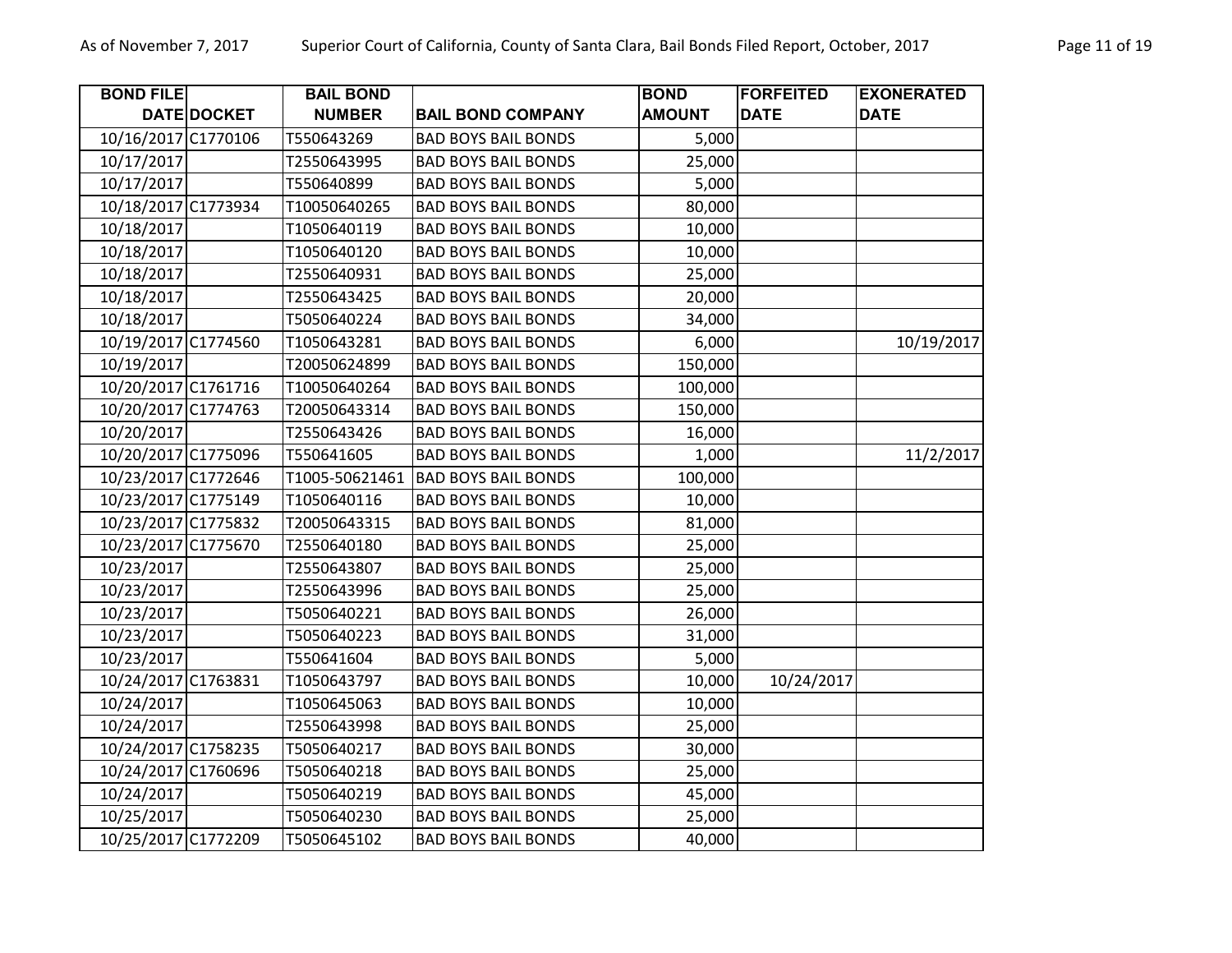| <b>BOND FILE</b>    | DATE DOCKET        | <b>BAIL BOND</b><br><b>NUMBER</b> | <b>BAIL BOND COMPANY</b>       | <b>BOND</b><br><b>AMOUNT</b> | <b>FORFEITED</b><br><b>DATE</b> | <b>EXONERATED</b><br><b>DATE</b> |
|---------------------|--------------------|-----------------------------------|--------------------------------|------------------------------|---------------------------------|----------------------------------|
| 10/26/2017          |                    | T5050640216                       | <b>BAD BOYS BAIL BONDS</b>     | 28,000                       |                                 |                                  |
| 10/30/2017          |                    | T1050643980                       | <b>BAD BOYS BAIL BONDS</b>     | 10,000                       |                                 |                                  |
| 10/30/2017          |                    | T1050643981                       | <b>BAD BOYS BAIL BONDS</b>     | 10,000                       |                                 |                                  |
| 10/30/2017 C1774183 |                    | T1050653283                       | <b>BAD BOYS BAIL BONDS</b>     | 10,000                       |                                 |                                  |
| 10/30/2017          |                    | T2550643999                       | <b>BAD BOYS BAIL BONDS</b>     | 25,000                       |                                 |                                  |
| 10/30/2017          |                    | T2550644412                       | <b>BAD BOYS BAIL BONDS</b>     | 25,000                       |                                 |                                  |
| 10/30/2017 C1768336 |                    | T2550644413                       | <b>BAD BOYS BAIL BONDS</b>     | 25,000                       |                                 |                                  |
| 10/30/2017 C1773725 |                    | T2550645085                       | <b>BAD BOYS BAIL BONDS</b>     | 25,000                       |                                 |                                  |
| 10/30/2017          |                    | T5050640215                       | <b>BAD BOYS BAIL BONDS</b>     | 35,000                       |                                 |                                  |
| 10/30/2017 C1773211 |                    | T5050640220                       | <b>BAD BOYS BAIL BONDS</b>     | 11,000                       |                                 |                                  |
| 10/30/2017          |                    | T5050640231                       | <b>BAD BOYS BAIL BONDS</b>     | 40,000                       |                                 |                                  |
| 10/30/2017 C1774475 |                    | T550645259                        | <b>BAD BOYS BAIL BONDS</b>     | 5,000                        |                                 |                                  |
| 10/31/2017          |                    | T1050627230                       | <b>BAD BOYS BAIL BONDS</b>     | 10,000                       |                                 |                                  |
|                     | 10/2/2017 C1770949 | AS100147532                       | <b>BAIL HOTLINE BAIL BONDS</b> | 87,000                       | 10/16/2017                      |                                  |
|                     | 10/2/2017 C1757560 | AS100147536                       | <b>BAIL HOTLINE BAIL BONDS</b> | 100,000                      | 10/16/2017                      |                                  |
|                     | 10/2/2017 C1760167 | AS150100907                       | <b>BAIL HOTLINE BAIL BONDS</b> | 150,000                      | 10/16/2017                      |                                  |
|                     | 10/2/2017 C1764459 | AS25276358                        | <b>BAIL HOTLINE BAIL BONDS</b> | 25,000                       |                                 |                                  |
|                     | 10/2/2017 C1652534 | AS25276361                        | <b>BAIL HOTLINE BAIL BONDS</b> | 20,000                       | 10/16/2017                      |                                  |
|                     | 10/2/2017 C1760686 | AS25276363                        | <b>BAIL HOTLINE BAIL BONDS</b> | 25,000                       | 10/16/2017                      |                                  |
|                     | 10/2/2017 C1767099 | AS50206285                        | <b>BAIL HOTLINE BAIL BONDS</b> | 26,000                       |                                 |                                  |
|                     | 10/2/2017 C1761656 | AS50206286                        | <b>BAIL HOTLINE BAIL BONDS</b> | 50,000                       | 10/16/2017                      |                                  |
|                     | 10/3/2017 C1770118 | AS100147537                       | <b>BAIL HOTLINE BAIL BONDS</b> | 100,000                      |                                 |                                  |
|                     | 10/3/2017 C1754314 | AS100147642                       | <b>BAIL HOTLINE BAIL BONDS</b> | 100,000                      |                                 |                                  |
|                     | 10/3/2017 C1771354 | AS100147791                       | <b>BAIL HOTLINE BAIL BONDS</b> | 100,000                      |                                 |                                  |
|                     | 10/3/2017 C1765213 | AS100147792                       | <b>BAIL HOTLINE BAIL BONDS</b> | 100,000                      |                                 |                                  |
|                     | 10/3/2017 B1793132 | AS100147793                       | <b>BAIL HOTLINE BAIL BONDS</b> | 100,000                      |                                 |                                  |
|                     | 10/3/2017 F1766397 | AS15498524                        | <b>BAIL HOTLINE BAIL BONDS</b> | 15,000                       |                                 |                                  |
| 10/3/2017           |                    | AS25276359                        | <b>BAIL HOTLINE BAIL BONDS</b> | 15,250                       |                                 |                                  |
|                     | 10/4/2017 C1767071 | AS15494395                        | <b>BAIL HOTLINE BAIL BONDS</b> | 7,500                        | 10/16/2017                      |                                  |
|                     | 10/4/2017 C1764190 | AS25275663                        | <b>BAIL HOTLINE BAIL BONDS</b> | 20,000                       |                                 |                                  |
|                     | 10/5/2017 C1756485 | AS250101114                       | <b>BAIL HOTLINE BAIL BONDS</b> | 110,000                      |                                 |                                  |
|                     | 10/5/2017 C1774422 | AS25277276                        | <b>BAIL HOTLINE BAIL BONDS</b> | 20,000                       |                                 |                                  |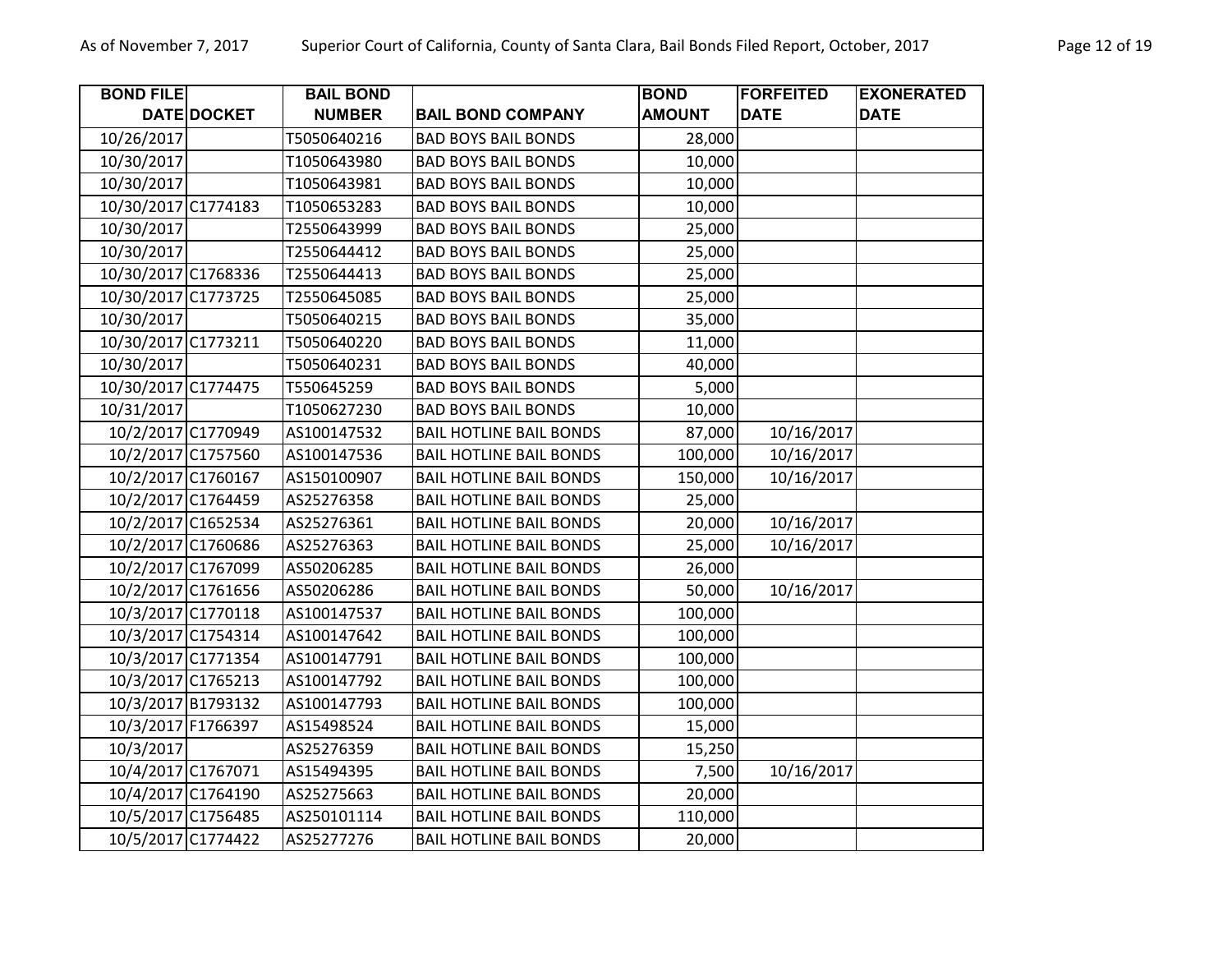| <b>BOND FILE</b>    |                    | <b>BAIL BOND</b> |                                | <b>BOND</b>   | <b>FORFEITED</b> | <b>EXONERATED</b> |
|---------------------|--------------------|------------------|--------------------------------|---------------|------------------|-------------------|
|                     | DATE DOCKET        | <b>NUMBER</b>    | <b>BAIL BOND COMPANY</b>       | <b>AMOUNT</b> | <b>DATE</b>      | <b>DATE</b>       |
|                     | 10/5/2017 C1772112 | AS25277279       | <b>BAIL HOTLINE BAIL BONDS</b> | 20,000        |                  |                   |
| 10/5/2017           |                    | AS50206287       | <b>BAIL HOTLINE BAIL BONDS</b> | 35,000        |                  |                   |
|                     | 10/6/2017 B1794238 | AS100147794      | <b>BAIL HOTLINE BAIL BONDS</b> | 75,000        |                  |                   |
| 10/6/2017 B1793434  |                    | AS150100908      | <b>BAIL HOTLINE BAIL BONDS</b> | 110,000       | 11/1/2017        |                   |
| 10/6/2017 B1791491  |                    | AS150100909      | <b>BAIL HOTLINE BAIL BONDS</b> | 150,000       |                  |                   |
| 10/10/2017 C1759043 |                    | AS100148043      | <b>BAIL HOTLINE BAIL BONDS</b> | 95,000        |                  |                   |
| 10/10/2017          |                    | AS15498531       | <b>BAIL HOTLINE BAIL BONDS</b> | 11,000        |                  |                   |
| 10/10/2017 C1773258 |                    | AS250101129      | <b>BAIL HOTLINE BAIL BONDS</b> | 160,000       |                  |                   |
| 10/10/2017 C1631928 |                    | AS25277278       | <b>BAIL HOTLINE BAIL BONDS</b> | 25,000        |                  |                   |
| 10/10/2017 C1510502 |                    | AS25277281       | <b>BAIL HOTLINE BAIL BONDS</b> | 10,000        |                  | 11/3/2017         |
| 10/10/2017 C1643583 |                    | AS25277283       | <b>BAIL HOTLINE BAIL BONDS</b> | 25,000        |                  |                   |
| 10/10/2017 C1654047 |                    | AS25277290       | <b>BAIL HOTLINE BAIL BONDS</b> | 25,000        |                  |                   |
| 10/10/2017          |                    | AS50206291       | <b>BAIL HOTLINE BAIL BONDS</b> | 36,000        |                  |                   |
| 10/12/2017          |                    | AS25277282       | <b>BAIL HOTLINE BAIL BONDS</b> | 25,000        |                  |                   |
| 10/12/2017          |                    | AS50206288       | <b>BAIL HOTLINE BAIL BONDS</b> | 50,000        |                  |                   |
| 10/12/2017 C1773611 |                    | AS50206293       | <b>BAIL HOTLINE BAIL BONDS</b> | 30,000        | 10/27/2017       |                   |
| 10/13/2017 B1794374 |                    | AS50206294       | <b>BAIL HOTLINE BAIL BONDS</b> | 50,000        |                  |                   |
| 10/16/2017 C1650138 |                    | AS100148042      | <b>BAIL HOTLINE BAIL BONDS</b> | 75,000        |                  |                   |
| 10/16/2017 C1769459 |                    | AS100148045      | <b>BAIL HOTLINE BAIL BONDS</b> | 61,000        |                  |                   |
| 10/16/2017 C1774187 |                    | AS100148046      | <b>BAIL HOTLINE BAIL BONDS</b> | 65,000        |                  |                   |
| 10/16/2017 C1772094 |                    | AS100148047      | <b>BAIL HOTLINE BAIL BONDS</b> | 75,000        |                  |                   |
| 10/16/2017          |                    | AS15498532       | <b>BAIL HOTLINE BAIL BONDS</b> | 10,000        |                  |                   |
| 10/16/2017 C1637105 |                    | AS15498534       | <b>BAIL HOTLINE BAIL BONDS</b> | 15,000        |                  |                   |
| 10/16/2017          |                    | AS25277292       | <b>BAIL HOTLINE BAIL BONDS</b> | 25,000        |                  |                   |
| 10/16/2017          |                    | AS25277293       | <b>BAIL HOTLINE BAIL BONDS</b> | 25,000        |                  |                   |
| 10/16/2017          |                    | AS25277294       | <b>BAIL HOTLINE BAIL BONDS</b> | 25,000        |                  |                   |
| 10/16/2017 C1504463 |                    | AS25277295       | <b>BAIL HOTLINE BAIL BONDS</b> | 25,000        |                  | 10/24/2017        |
| 10/17/2017 F1765509 |                    | AS15498535       | <b>BAIL HOTLINE BAIL BONDS</b> | 10,000        |                  | 11/1/2017         |
| 10/18/2017          |                    | AS15498536       | <b>BAIL HOTLINE BAIL BONDS</b> | 10,000        |                  |                   |
| 10/18/2017          |                    | AS15498537       | <b>BAIL HOTLINE BAIL BONDS</b> | 10,000        |                  |                   |
| 10/18/2017          |                    | AS25277291       | <b>BAIL HOTLINE BAIL BONDS</b> | 20,000        |                  |                   |
| 10/18/2017 C1775160 |                    | AS25277297       | <b>BAIL HOTLINE BAIL BONDS</b> | 25,000        |                  |                   |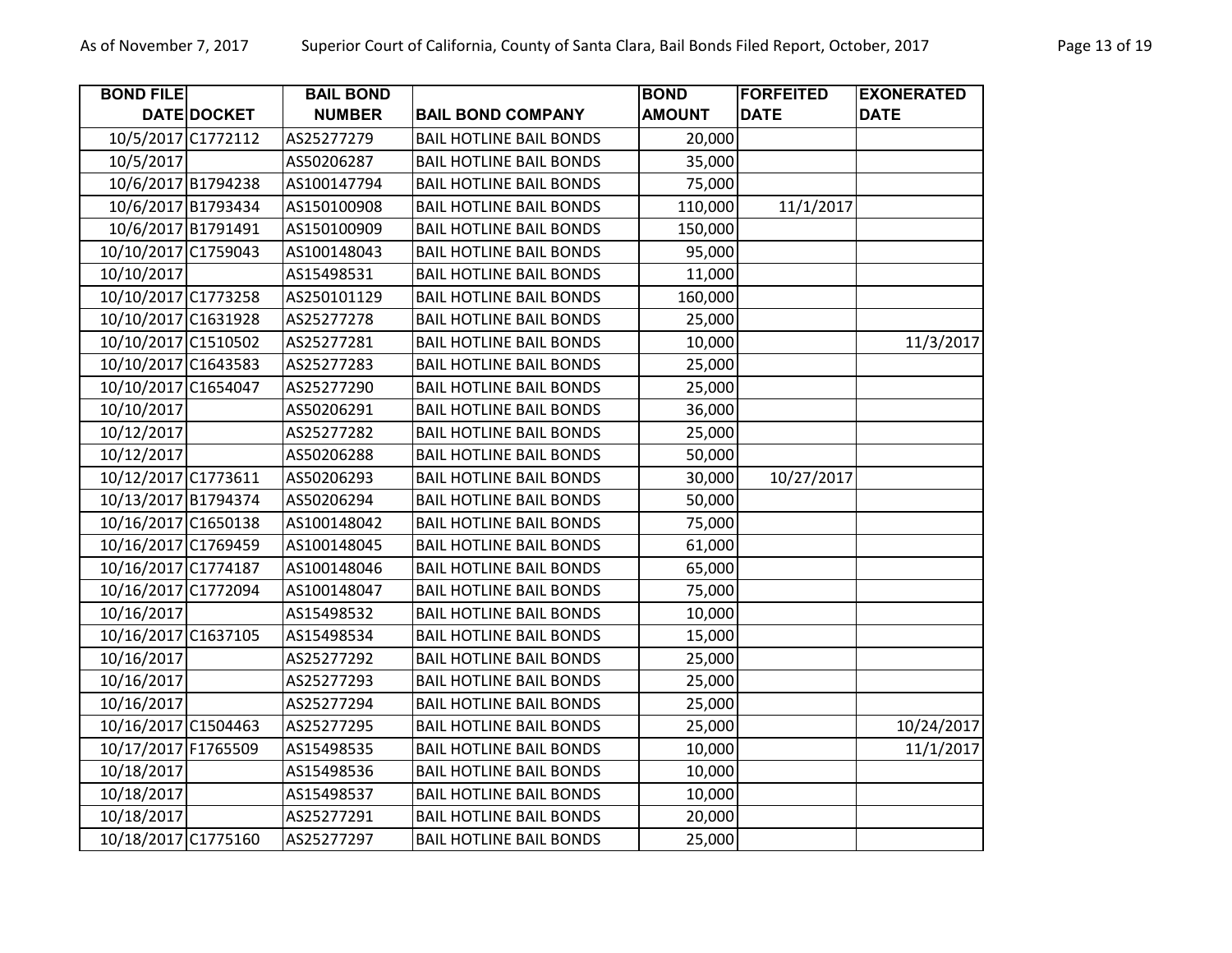| <b>BOND FILE</b>    |             | <b>BAIL BOND</b> |                                | <b>BOND</b>   | <b>FORFEITED</b> | <b>EXONERATED</b> |
|---------------------|-------------|------------------|--------------------------------|---------------|------------------|-------------------|
|                     | DATE DOCKET | <b>NUMBER</b>    | <b>BAIL BOND COMPANY</b>       | <b>AMOUNT</b> | <b>DATE</b>      | <b>DATE</b>       |
| 10/18/2017 C1775171 |             | AS50206296       | <b>BAIL HOTLINE BAIL BONDS</b> | 50,000        | 10/30/2017       |                   |
| 10/19/2017 C1650067 |             | AS100148050      | <b>BAIL HOTLINE BAIL BONDS</b> | 75,000        |                  |                   |
| 10/19/2017 C1755889 |             | AS15498539       | <b>BAIL HOTLINE BAIL BONDS</b> | 15,000        |                  |                   |
| 10/19/2017          |             | AS15498540       | <b>BAIL HOTLINE BAIL BONDS</b> | 10,000        |                  |                   |
| 10/19/2017 B1794368 |             | AS50206295       | <b>BAIL HOTLINE BAIL BONDS</b> | 35,000        |                  |                   |
| 10/19/2017 C1772069 |             | AS50206297       | <b>BAIL HOTLINE BAIL BONDS</b> | 36,000        |                  |                   |
| 10/20/2017 C1772639 |             | AS15496348       | <b>BAIL HOTLINE BAIL BONDS</b> | 15,000        |                  |                   |
| 10/20/2017 C1767899 |             | AS15496349       | <b>BAIL HOTLINE BAIL BONDS</b> | 15,000        |                  |                   |
| 10/20/2017 C1768553 |             | AS25277345       | <b>BAIL HOTLINE BAIL BONDS</b> | 25,000        |                  |                   |
| 10/20/2017 C1653028 |             | AS51203053       | <b>BAIL HOTLINE BAIL BONDS</b> | 5,000         |                  |                   |
| 10/23/2017 C1765464 |             | AS100148049      | <b>BAIL HOTLINE BAIL BONDS</b> | 75,000        | 10/31/2017       |                   |
| 10/23/2017 C1771860 |             | AS150100927      | <b>BAIL HOTLINE BAIL BONDS</b> | 112,000       |                  |                   |
| 10/23/2017 C1650764 |             | AS150100928      | <b>BAIL HOTLINE BAIL BONDS</b> | 112,000       | 10/30/2017       |                   |
| 10/23/2017          |             | AS25277843       | <b>BAIL HOTLINE BAIL BONDS</b> | 15,000        |                  |                   |
| 10/23/2017 C1761863 |             | AS51203054       | <b>BAIL HOTLINE BAIL BONDS</b> | 1,000         |                  |                   |
| 10/23/2017 C1772688 |             | AS51203055       | <b>BAIL HOTLINE BAIL BONDS</b> | 1,000         | 10/31/2017       |                   |
| 10/25/2017          |             | AS100148051      | <b>BAIL HOTLINE BAIL BONDS</b> | 75,000        |                  |                   |
| 10/25/2017          |             | AS15498543       | <b>BAIL HOTLINE BAIL BONDS</b> | 10,000        |                  |                   |
| 10/25/2017          |             | AS25277296       | <b>BAIL HOTLINE BAIL BONDS</b> | 25,000        |                  |                   |
| 10/26/2017 C1772379 |             | AS250101237      | <b>BAIL HOTLINE BAIL BONDS</b> | 200,000       |                  |                   |
| 10/26/2017 C1767625 |             | AS50206299       | <b>BAIL HOTLINE BAIL BONDS</b> | 35,000        |                  |                   |
| 10/27/2017 C1775097 |             | AS15498542       | <b>BAIL HOTLINE BAIL BONDS</b> | 10,000        |                  |                   |
| 10/27/2017          |             | AS25277844       | <b>BAIL HOTLINE BAIL BONDS</b> | 25,000        |                  |                   |
| 10/30/2017          |             | AS15499182       | <b>BAIL HOTLINE BAIL BONDS</b> | 15,000        |                  |                   |
| 10/30/2017          |             | AS25277346       | <b>BAIL HOTLINE BAIL BONDS</b> | 16,000        |                  |                   |
| 10/30/2017          |             | AS25277347       | <b>BAIL HOTLINE BAIL BONDS</b> | 18,000        |                  |                   |
| 10/30/2017          |             | AS25277348       | <b>BAIL HOTLINE BAIL BONDS</b> | 25,000        |                  |                   |
| 10/30/2017 C1774188 |             | AS25277845       | <b>BAIL HOTLINE BAIL BONDS</b> | 25,000        |                  |                   |
| 10/30/2017          |             | AS50205028       | <b>BAIL HOTLINE BAIL BONDS</b> | 35,000        |                  |                   |
| 10/30/2017          |             | AS50206104       | <b>BAIL HOTLINE BAIL BONDS</b> | 25,000        |                  |                   |
| 10/30/2017 C1772559 |             | AS50206109       | <b>BAIL HOTLINE BAIL BONDS</b> | 35,000        | 10/30/2017       |                   |
| 10/30/2017          |             | AS50206694       | <b>BAIL HOTLINE BAIL BONDS</b> | 33,000        |                  |                   |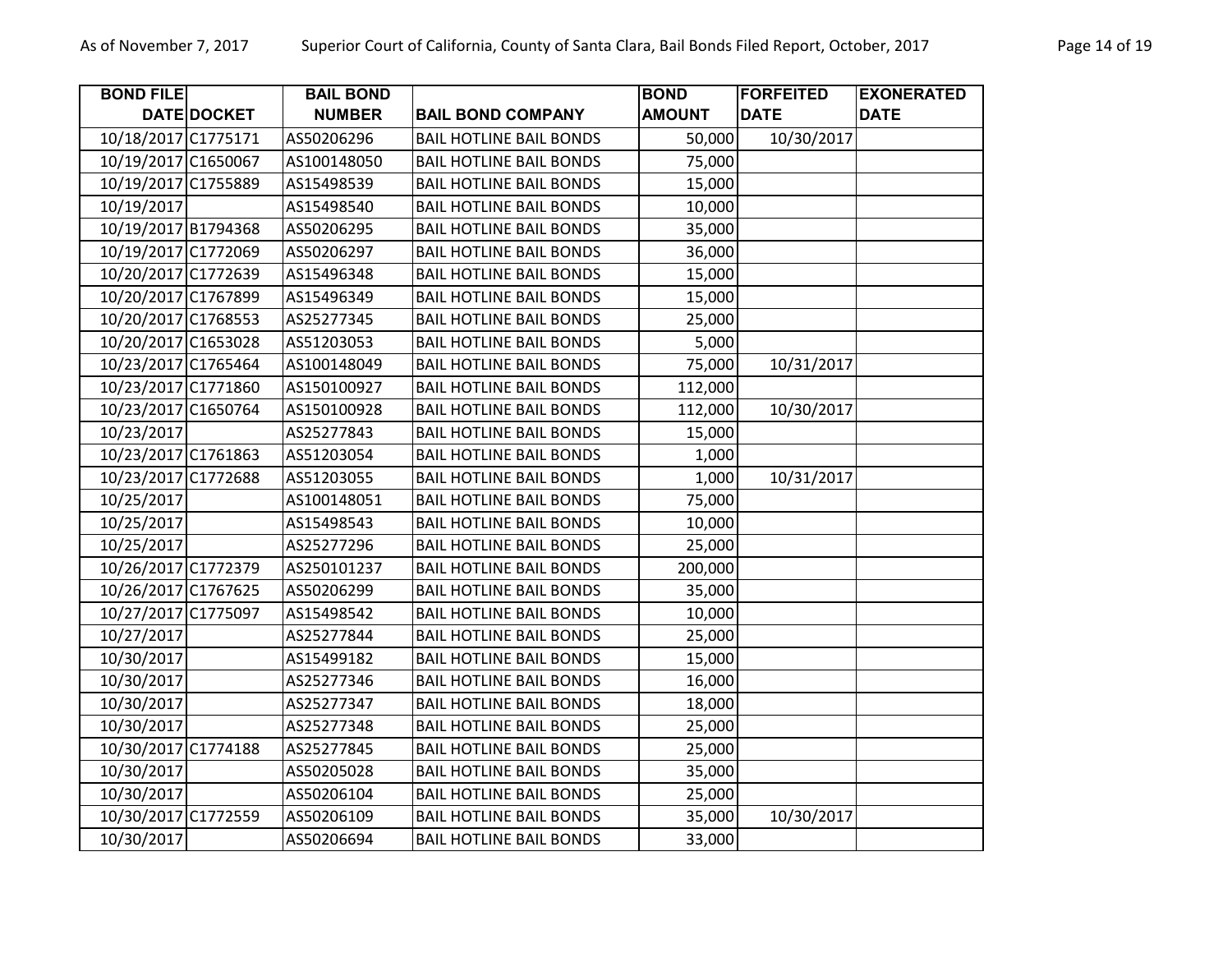| <b>BOND FILE</b>    |                    | <b>BAIL BOND</b> |                                  | <b>BOND</b>   | <b>FORFEITED</b> | <b>EXONERATED</b> |
|---------------------|--------------------|------------------|----------------------------------|---------------|------------------|-------------------|
|                     | DATE DOCKET        | <b>NUMBER</b>    | <b>BAIL BOND COMPANY</b>         | <b>AMOUNT</b> | <b>DATE</b>      | <b>DATE</b>       |
| 10/31/2017 C1513608 |                    | AS15500218       | <b>BAIL HOTLINE BAIL BONDS</b>   | 10,000        |                  |                   |
| 10/31/2017 C1770532 |                    | AS51203056       | <b>BAIL HOTLINE BAIL BONDS</b>   | 4,000         |                  |                   |
| 10/31/2017 C1776036 |                    | AS51203057       | <b>BAIL HOTLINE BAIL BONDS</b>   | 1,000         |                  | 11/3/2017         |
| 10/10/2017 C1774564 |                    | AS50205743       | BEVERLY NELSON BAIL BOND         | 30,000        |                  | 10/18/2017        |
| 10/13/2017          |                    |                  | 5272934034 BODYGUARD BAIL BONDS  | 25,000        |                  |                   |
| 10/16/2017          |                    |                  | 5551750238 BODYGUARD BAIL BONDS  | 10,000        |                  |                   |
| 10/18/2017          |                    |                  | 5273037970 BODYGUARD BAIL BONDS  | 10,000        |                  |                   |
| 10/18/2017          |                    |                  | 5551750225 BODYGUARD BAIL BONDS  | 25,000        |                  |                   |
| 10/24/2017          |                    |                  | 5105708155 BODYGUARD BAIL BONDS  | 75,000        |                  |                   |
| 10/31/2017          |                    |                  | 5105626396 BODYGUARD BAIL BONDS  | 100,000       |                  |                   |
| 10/16/2017 B1794374 |                    | AS150101140      | <b>CASTLE BAIL BONDS</b>         | 51,000        |                  |                   |
| 10/24/2017 C1766919 |                    | AS15499779       | <b>DIAZ BROS BAIL BONDS</b>      | 15,000        |                  |                   |
|                     | 10/4/2017 C1773462 | 2017GG000103     | <b>DISCREET BAIL BONDS</b>       | 420,000       |                  |                   |
| 10/12/2017          |                    | 2017CC017433     | <b>DISCREET BAIL BONDS</b>       | 25,000        |                  |                   |
| 10/12/2017          |                    | 2017DD007914     | <b>DISCREET BAIL BONDS</b>       | 25,000        |                  |                   |
| 10/13/2017 C1775107 |                    | 2017CC017436     | <b>DISCREET BAIL BONDS</b>       | 20,000        |                  |                   |
| 10/16/2017          |                    | 2017BB004005     | <b>DISCREET BAIL BONDS</b>       | 10,000        |                  |                   |
| 10/18/2017          |                    | 2017BB018626     | <b>DISCREET BAIL BONDS</b>       | 10,000        |                  |                   |
| 10/6/2017           |                    | 5273035187       | <b>DRAGON BAIL BONDS</b>         | 15,000        |                  |                   |
| 10/24/2017          |                    |                  | 5551864753 EIGHT BALL BAIL BONDS | 36,000        |                  |                   |
| 10/30/2017          |                    |                  | 5113746596 EIGHT BALL BAIL BONDS | 10,250        |                  |                   |
|                     | 10/3/2017 C1642260 | 2017AA046547     | <b>ESPINOZA BAIL BONDS</b>       | 5,000         |                  | 10/26/2017        |
| 10/16/2017 C1774025 |                    | 2017DD012988     | <b>ESPINOZA BAIL BONDS</b>       | 40,000        |                  |                   |
| 10/18/2017          |                    | 2017DD012987     | <b>ESPINOZA BAIL BONDS</b>       | 31,000        |                  |                   |
| 10/24/2017 C1772809 |                    | 2017BB017087     | <b>ESPINOZA BAIL BONDS</b>       | 10,000        |                  |                   |
| 10/31/2017          |                    | 2017CC012269     | <b>ESPINOZA BAIL BONDS</b>       | 25,000        |                  |                   |
| 10/3/2017 F1765869  |                    | AC00907556       | <b>GOLD CITY BAIL BONDS</b>      | 15,000        |                  |                   |
| 10/23/2017          |                    | T2550639228      | <b>GOLDEN STATE BAIL BONDS</b>   | 25,000        |                  |                   |
| 10/25/2017          |                    | T5050636150      | <b>GOLDEN STATE BAIL BONDS</b>   | 26,050        |                  |                   |
| 10/31/2017 C1771360 |                    | 2017DD014662     | <b>GOTHAM BAIL BONDS</b>         | 50,000        |                  |                   |
| 10/10/2017          |                    |                  | 5250105566 JAG BAIL BONDS, INC   | 106,000       |                  |                   |
| 10/12/2017          |                    |                  | 5273062541 JAG BAIL BONDS, INC   | 25,000        |                  |                   |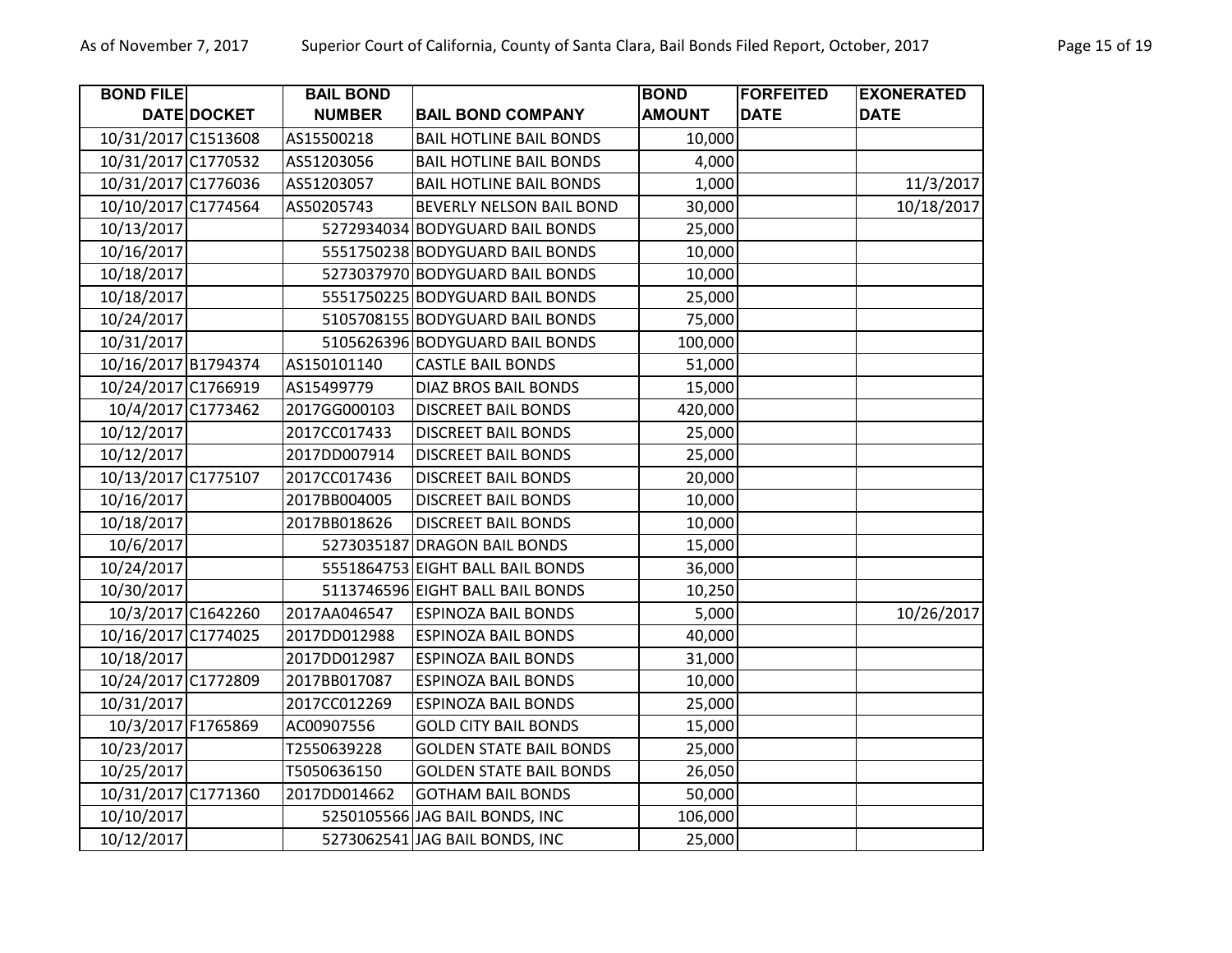| <b>BOND FILE</b>    |                    | <b>BAIL BOND</b> |                                | <b>BOND</b>   | <b>FORFEITED</b> | <b>EXONERATED</b> |
|---------------------|--------------------|------------------|--------------------------------|---------------|------------------|-------------------|
|                     | DATE DOCKET        | <b>NUMBER</b>    | <b>BAIL BOND COMPANY</b>       | <b>AMOUNT</b> | <b>DATE</b>      | <b>DATE</b>       |
| 10/24/2017 C1772126 |                    |                  | 5551886483 JAG BAIL BONDS, INC | 25,000        |                  |                   |
| 10/30/2017 F1557230 |                    | 2017AA057477     | JOANNA R. SMITH BAIL BONDS     | 3,500         |                  | 10/31/2017        |
| 10/3/2017           |                    | U2520637095      | JOSE A GONZALEZ BAIL BONDS,    | 25,000        |                  |                   |
| 10/11/2017 C1524483 |                    | U520648758       | JOSE A GONZALEZ BAIL BONDS,    | 5,000         |                  |                   |
|                     | 10/2/2017 CC941749 | B314401605       | <b>LATINO BAIL BONDS</b>       | 25,000        |                  |                   |
| 10/2/2017 C1772723  |                    | B3H4560147       | <b>LATINO BAIL BONDS</b>       | 250,000       |                  |                   |
| 10/4/2017 C1514331  |                    | B314401606       | <b>LATINO BAIL BONDS</b>       | 20,000        | 10/10/2017       |                   |
| 10/4/2017 C1647451  |                    | B314401607       | <b>LATINO BAIL BONDS</b>       | 20,000        | 10/10/2017       |                   |
|                     | 10/4/2017 C1769616 | B314401788       | <b>LATINO BAIL BONDS</b>       | 20,000        | 10/10/2017       |                   |
|                     | 10/2/2017 C1764026 |                  | 5113546048 LE BAIL BONDS       | 11,000        |                  |                   |
| 10/2/2017           |                    |                  | 5272972041 LE BAIL BONDS       | 25,000        |                  |                   |
| 10/3/2017 B1794043  |                    |                  | 513385913 LE BAIL BONDS        | 10,000        |                  |                   |
| 10/3/2017           |                    |                  | 5272953479 LE BAIL BONDS       | 12,000        |                  |                   |
| 10/6/2017 C1764820  |                    |                  | 5551824771 LE BAIL BONDS       | 25,000        |                  |                   |
| 10/10/2017          |                    |                  | 5551824713 LE BAIL BONDS       | 25,000        |                  |                   |
| 10/10/2017          |                    |                  | 5551824755 LE BAIL BONDS       | 40,000        |                  |                   |
| 10/12/2017          |                    |                  | 5105665102 LE BAIL BONDS       | 75,000        |                  |                   |
| 10/12/2017 C1774078 |                    |                  | 5551841451 LE BAIL BONDS       | 55,000        |                  |                   |
| 10/13/2017 C1638577 |                    |                  | 5113606391 LE BAIL BONDS       | 10,000        |                  |                   |
| 10/18/2017          |                    |                  | 5113625679 LE BAIL BONDS       | 10,000        |                  |                   |
| 10/20/2017          |                    |                  | 5105665412 LE BAIL BONDS       | 51,000        |                  |                   |
| 10/23/2017 C1763421 |                    |                  | 5113606362 LE BAIL BONDS       | 10,000        |                  |                   |
| 10/23/2017 C1651315 |                    |                  | 5272996551 LE BAIL BONDS       | 20,000        |                  |                   |
| 10/23/2017 C1646532 |                    |                  | 5272996618 LE BAIL BONDS       | 25,000        |                  | 10/24/2017        |
| 10/23/2017 C1653665 |                    |                  | 5272996621 LE BAIL BONDS       | 25,000        |                  | 10/24/2017        |
| 10/23/2017 C1640466 |                    |                  | 5273021124 LE BAIL BONDS       | 25,000        |                  | 10/24/2017        |
| 10/23/2017 C1770710 |                    |                  | 5273021137 LE BAIL BONDS       | 20,000        |                  |                   |
| 10/23/2017 C1644405 |                    |                  | 5273021140 LE BAIL BONDS       | 25,000        |                  | 10/24/2017        |
| 10/23/2017 C1764074 |                    |                  | 5273021153 LE BAIL BONDS       | 25,000        |                  |                   |
| 10/23/2017 C1639264 |                    |                  | 5551824809 LE BAIL BONDS       | 50,000        |                  |                   |
| 10/23/2017 C1518926 |                    |                  | 5551841464 LE BAIL BONDS       | 50,000        |                  |                   |
| 10/23/2017 C1775399 |                    |                  | 5551841477 LE BAIL BONDS       | 50,000        |                  |                   |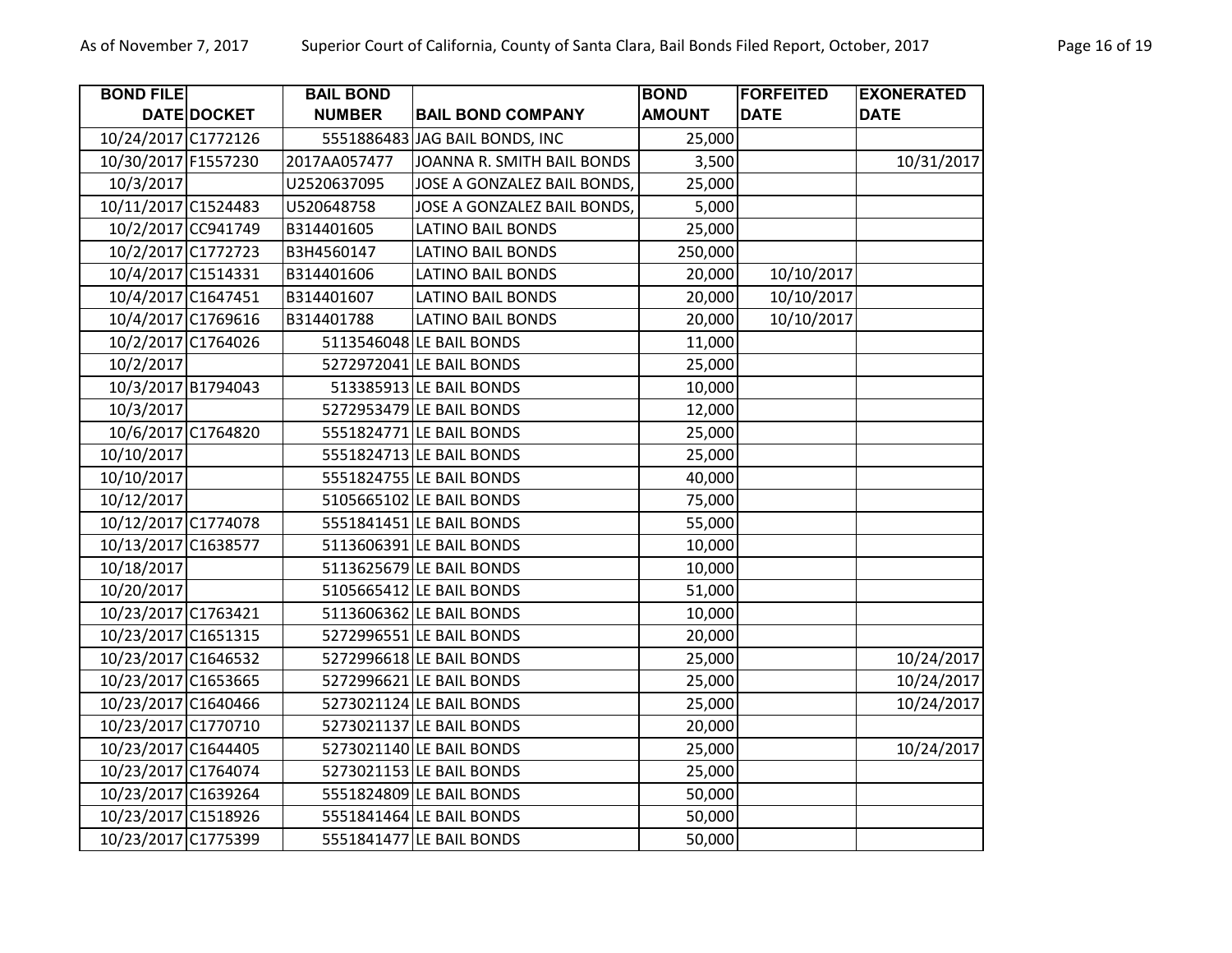| <b>BOND FILE</b>    |                    | <b>BAIL BOND</b> |                          | <b>BOND</b>   | <b>FORFEITED</b> | <b>EXONERATED</b> |
|---------------------|--------------------|------------------|--------------------------|---------------|------------------|-------------------|
|                     | DATE DOCKET        | <b>NUMBER</b>    | <b>BAIL BOND COMPANY</b> | <b>AMOUNT</b> | <b>DATE</b>      | <b>DATE</b>       |
| 10/24/2017 C1525632 |                    |                  | 5113627095 LE BAIL BONDS | 7,500         |                  | 10/24/2017        |
| 10/24/2017          |                    |                  | 5273021166 LE BAIL BONDS | 25,000        |                  |                   |
| 10/24/2017          |                    |                  | 5551841534 LE BAIL BONDS | 51,000        |                  |                   |
| 10/27/2017 B1684827 |                    |                  | 5105665115 LE BAIL BONDS | 100,000       |                  |                   |
| 10/27/2017 B1688084 |                    |                  | 5272996522 LE BAIL BONDS | 25,000        |                  |                   |
| 10/30/2017 C1767402 |                    |                  | 5113606359 LE BAIL BONDS | 5,000         |                  |                   |
| 10/30/2017 C1775264 |                    |                  | 5272996564 LE BAIL BONDS | 25,000        |                  |                   |
| 10/30/2017 C1775031 |                    |                  | 5273021111 LE BAIL BONDS | 25,000        |                  |                   |
| 10/30/2017 C1774733 |                    | AS15498777       | LE BAIL BONDS            | 10,000        |                  |                   |
| 10/31/2017          |                    |                  | 5551841505 LE BAIL BONDS | 50,000        |                  |                   |
|                     | 10/2/2017 C1774162 | AS100147278      | <b>LUNA BAIL BONDS</b>   | 75,000        |                  |                   |
| 10/2/2017           |                    | AS15494829       | <b>LUNA BAIL BONDS</b>   | 15,000        |                  |                   |
|                     | 10/2/2017 C1762160 | AS25269305       | <b>LUNA BAIL BONDS</b>   | 20,000        |                  | 10/30/2017        |
| 10/2/2017           |                    | AS25271584       | <b>LUNA BAIL BONDS</b>   | 25,000        |                  |                   |
| 10/2/2017           |                    | AS50200292       | LUNA BAIL BONDS          | 50,000        |                  |                   |
| 10/2/2017           |                    | AS50200296       | LUNA BAIL BONDS          | 35,000        |                  |                   |
| 10/3/2017           |                    | AS15494847       | LUNA BAIL BONDS          | 10,000        |                  |                   |
| 10/6/2017           |                    | AS25271589       | <b>LUNA BAIL BONDS</b>   | 25,000        |                  |                   |
| 10/11/2017 C1651618 |                    | AS15493090       | LUNA BAIL BONDS          | 12,000        |                  |                   |
| 10/12/2017          |                    | AS25271581       | <b>LUNA BAIL BONDS</b>   | 25,000        |                  |                   |
| 10/16/2017 C1771544 |                    | AS15494837       | LUNA BAIL BONDS          | 10,000        |                  |                   |
| 10/20/2017 C1759040 |                    | AS51192133       | <b>LUNA BAIL BONDS</b>   | 5,000         |                  |                   |
| 10/23/2017          |                    | AS25274946       | LUNA BAIL BONDS          | 25,000        |                  |                   |
| 10/24/2017          |                    | AS100147124      | <b>LUNA BAIL BONDS</b>   | 75,000        |                  |                   |
| 10/27/2017 C1647700 |                    | AS50201120       | <b>LUNA BAIL BONDS</b>   | 45,000        |                  |                   |
| 10/30/2017          |                    | AS25274954       | <b>LUNA BAIL BONDS</b>   | 25,000        |                  |                   |
| 10/30/2017          |                    | AS50197947       | <b>LUNA BAIL BONDS</b>   | 40,000        |                  |                   |
| 10/12/2017          |                    | AS51188445       | PACIFIC COAST BAIL BONDS | 5,000         |                  |                   |
| 10/27/2017          |                    | AS50199391       | PACIFIC COAST BAIL BONDS | 30,000        |                  |                   |
| 10/3/2017           |                    | A1H0001445       | PREMIERE BAIL BONDS      | 85,000        |                  |                   |
| 10/4/2017 F1766203  |                    | A3H0000445       | PREMIERE BAIL BONDS      | 250,000       |                  |                   |
| 10/6/2017           |                    | A510002702       | PREMIERE BAIL BONDS      | 25,000        |                  |                   |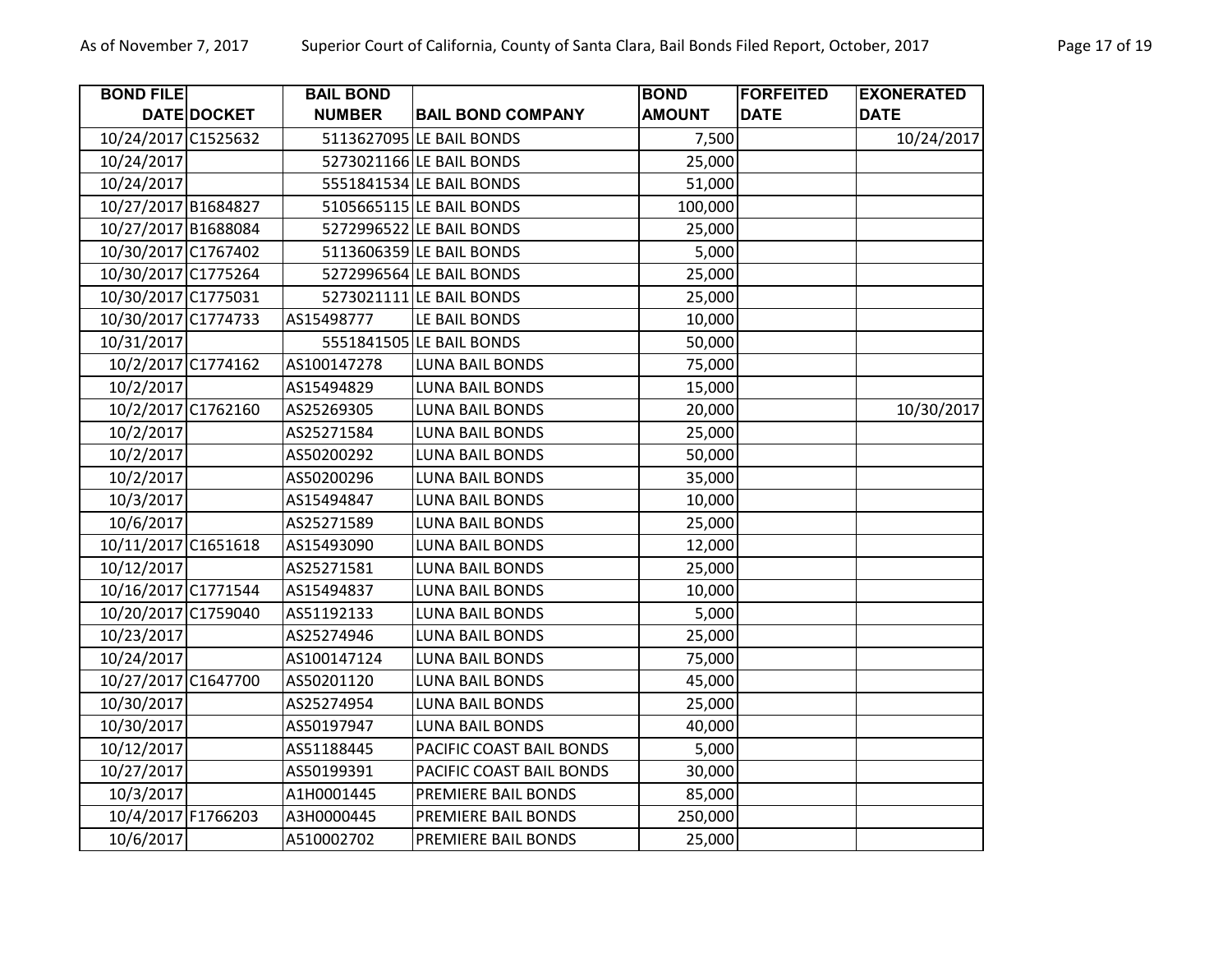| <b>BOND FILE</b>    |             | <b>BAIL BOND</b>  |                                       | <b>BOND</b>   | <b>FORFEITED</b> | <b>EXONERATED</b> |
|---------------------|-------------|-------------------|---------------------------------------|---------------|------------------|-------------------|
|                     | DATE DOCKET | <b>NUMBER</b>     | <b>BAIL BOND COMPANY</b>              | <b>AMOUNT</b> | <b>DATE</b>      | <b>DATE</b>       |
| 10/10/2017          |             | A510002289        | PREMIERE BAIL BONDS                   | 25,000        |                  |                   |
| 10/11/2017 F1766053 |             | A310001396        | PREMIERE BAIL BONDS                   | 20,000        |                  |                   |
| 10/13/2017 B1792626 |             | A510002290        | PREMIERE BAIL BONDS                   | 25,000        |                  |                   |
| 10/13/2017 C1770471 |             | A72308880         | PREMIERE BAIL BONDS                   | 5,000         |                  |                   |
| 10/20/2017 C1773204 |             | A310001394        | PREMIERE BAIL BONDS                   | 15,000        |                  |                   |
| 10/23/2017 F1765391 |             | A1H0001437        | PREMIERE BAIL BONDS                   | 65,000        |                  |                   |
| 10/23/2017 F1765268 |             | A3H0000511        | PREMIERE BAIL BONDS                   | 120,000       |                  |                   |
| 10/27/2017 B1794158 |             | A310001672        | PREMIERE BAIL BONDS                   | 25,000        |                  |                   |
| 10/30/2017 C1772117 |             | A152215299        | PREMIERE BAIL BONDS                   | 10,000        |                  |                   |
| 10/30/2017          |             | A1H0001528        | PREMIERE BAIL BONDS                   | 100,000       |                  |                   |
| 10/30/2017 C1773515 |             | A310001674        | PREMIERE BAIL BONDS                   | 20,000        |                  |                   |
| 10/30/2017          |             | A310001675        | PREMIERE BAIL BONDS                   | 25,000        |                  |                   |
| 10/12/2017          |             | 2017DD012467      | RAMIREZ BAIL BONDS                    | 10,000        |                  |                   |
| 10/27/2017          |             | 2017FF000688      | RAMIREZ BAIL BONDS                    | 60,000        |                  |                   |
| 10/11/2017 C1768329 |             |                   | 5273044062 REASONABLE BAIL BONDS      | 20,000        |                  |                   |
| 10/16/2017 C1759726 |             |                   | 5551871676 REASONABLE BAIL BONDS      | 45,000        |                  |                   |
| 10/31/2017 C1756011 |             |                   | 5113746682 REASONABLE BAIL BONDS      | 10,000        |                  |                   |
| 10/24/2017 C1486988 |             | IS30K212861       | S & H BAIL BONDS                      | 25,000        |                  |                   |
| 10/6/2017 C1774026  |             | 2017EE005623      | <b>TAPOUT BAIL BONDS</b>              | 20,000        | 10/6/2017        |                   |
| 10/10/2017          |             | 2017DD000871      | <b>TAPOUT BAIL BONDS</b>              | 25,000        |                  |                   |
| 10/10/2017          |             | 2017EE000383      | <b>TAPOUT BAIL BONDS</b>              | 75,000        |                  |                   |
| 10/10/2017 C1771193 |             | 2017HH000007      | <b>TAPOUT BAIL BONDS</b>              | 150,000       |                  |                   |
| 10/16/2017          |             | 2017DD000872      | <b>TAPOUT BAIL BONDS</b>              | 20,000        |                  |                   |
| 10/30/2017 C1646688 |             | 2017BB002001      | <b>TAPOUT BAIL BONDS</b>              | 10,000        |                  |                   |
| 10/30/2017 C1768370 |             | 2017BB002004      | <b>TAPOUT BAIL BONDS</b>              | 10,000        |                  |                   |
| 10/30/2017 C1772315 |             | 2017EE000389      | <b>TAPOUT BAIL BONDS</b>              | 70,000        |                  |                   |
| 10/4/2017           |             | 5551788970        | <b>VERONICA MELERO BAIL BONDS</b>     | 50,000        |                  |                   |
| 10/10/2017          |             |                   | 5113504822 VERONICA MELERO BAIL BONDS | 10,000        |                  |                   |
| 10/26/2017          |             |                   | 5150107493 VERONICA MELERO BAIL BONDS | 125,000       |                  |                   |
| 10/2/2017           |             | A510002155        | <b>VU BAIL BONDS</b>                  | 50,000        |                  |                   |
| 10/3/2017           |             | 216224 A1M0000023 | <b>VU BAIL BONDS</b>                  | 1,000,000     |                  |                   |
| 10/6/2017           |             | A310000512        | <b>VU BAIL BONDS</b>                  | 10,000        |                  |                   |